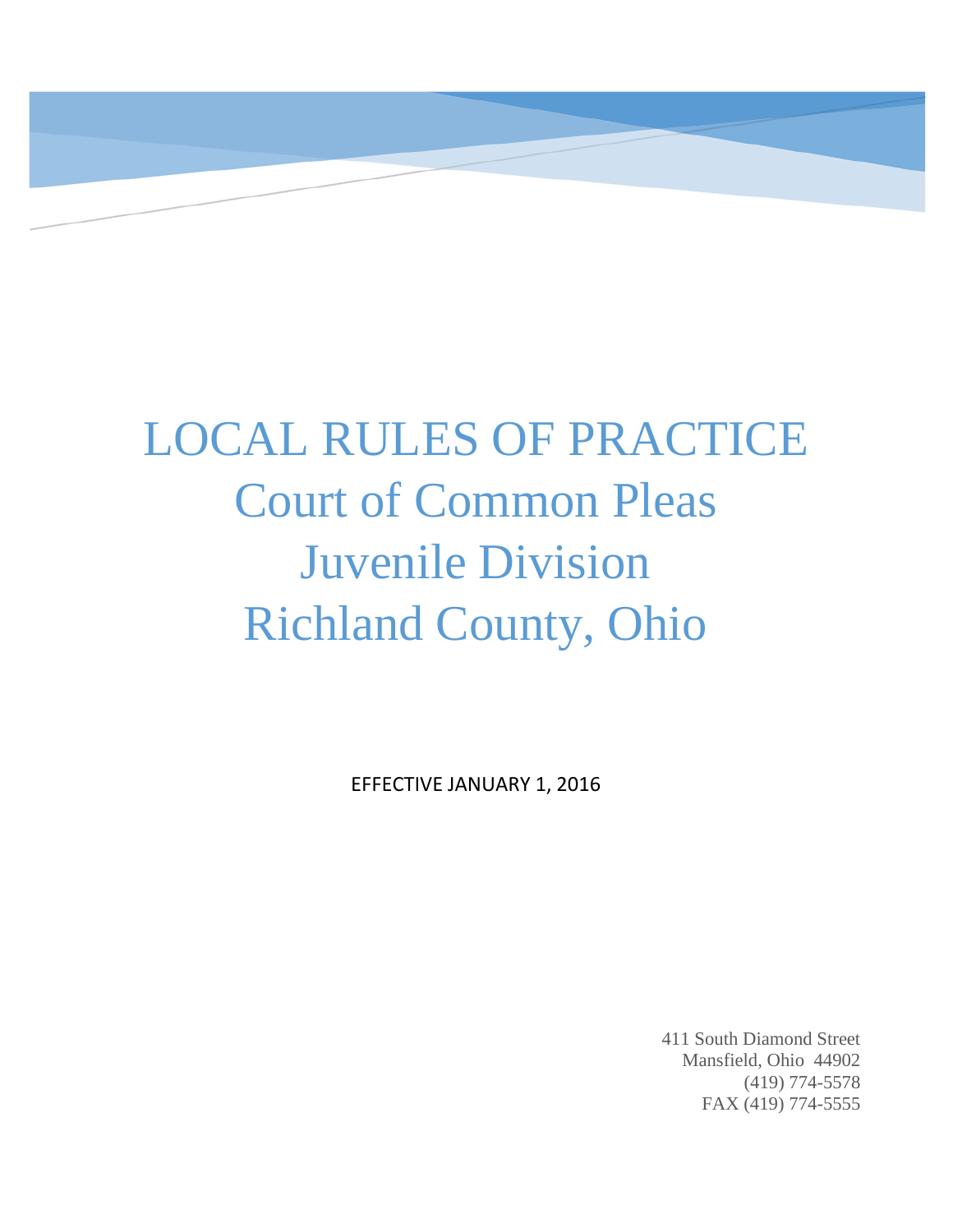# **TABLE OF CONTENTS**

| RULE 7. OMISSION OF PERSONAL IDENTIFIERS PRIOR TO SUBMISSION OR FILING 5  |  |
|---------------------------------------------------------------------------|--|
|                                                                           |  |
|                                                                           |  |
|                                                                           |  |
|                                                                           |  |
|                                                                           |  |
|                                                                           |  |
|                                                                           |  |
|                                                                           |  |
|                                                                           |  |
|                                                                           |  |
|                                                                           |  |
|                                                                           |  |
|                                                                           |  |
|                                                                           |  |
|                                                                           |  |
|                                                                           |  |
| RULE 24. NOTICE TO FOSTER CAREGIVER/REL. PLACEMENT PROVIDER OF HEARINGS17 |  |
|                                                                           |  |

#### **APPENDICES**

| APPENDIX A-2 RICHLAND COUNTY JUVENILE COURT INFORMATION SHEET20 |  |
|-----------------------------------------------------------------|--|
|                                                                 |  |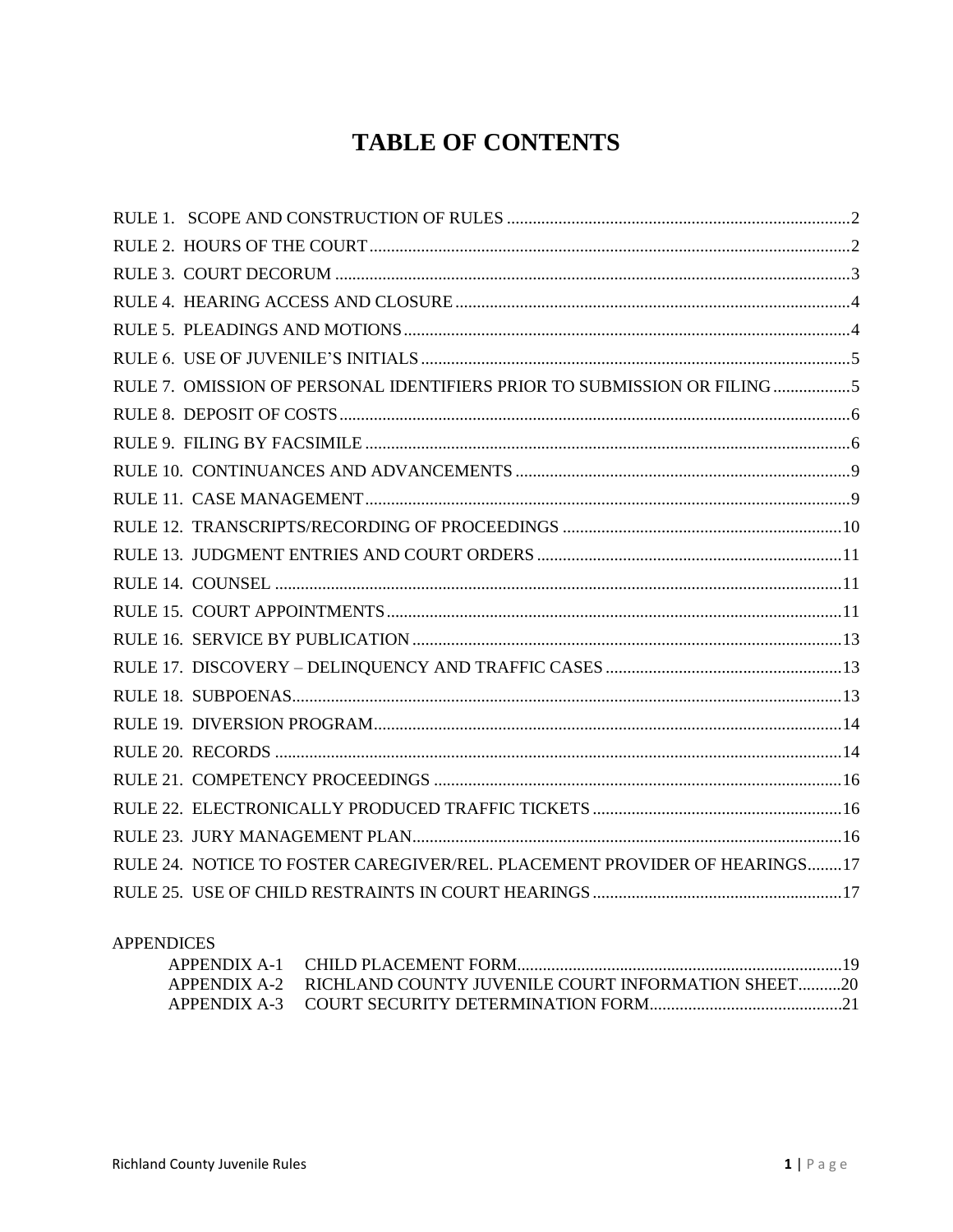# **Local Rules of Practice of the Court of Common Pleas, Juvenile Division, Richland County, Ohio**

The following rules have been promulgated by the Richland County Court of Common Pleas, Juvenile Division, pursuant to Article IV, Section 5(B) of the Ohio Constitution, Rule 5 of the Rules of Superintendence for the Courts of Ohio, and Rule 45 of the Ohio Rules of Juvenile Procedure. They are adopted to provide for the efficient and expeditious management of business before this Court.

These rules become effective January 1, 2016 and supersede or otherwise replace all previous rules promulgated by the Court. The Court may amend these rules from time to time as needed or required by law.

These rules shall be known as the Local Rules of the Juvenile Division of the Richland County Court of Common Pleas, and may be cited as "Richland County Juvenile Rules" or "Richland Juv.  $R$ <sup>"</sup>

### <span id="page-2-0"></span>**RULE 1. SCOPE AND CONSTRUCTION OF RULES**

These rules are intended to supplement and complement the Ohio Rules of Juvenile Procedure, the Ohio Rules of Civil Procedure, the Ohio Rules of Criminal Procedure, the Ohio Traffic Rules, the Rules of Superintendence for the Courts of Ohio, and any controlling statutes, as may be applicable.

These rules shall be applied, construed, and enforced so as to avoid inconsistency with other rules of court and statutes governing proceedings of this Court. In their application they shall be construed so as to provide fairness and to secure a just, expeditious, and cost-effective determination of all proceedings. They shall apply to proceedings pending at the time they take effect.

Unless otherwise provided herein, all pleadings, motions, or other filings shall comply in form and content with the Ohio Rules of Juvenile Procedure. If the Ohio Rules of Juvenile Procedure do not expressly address the form or content of any particular filing, said filing shall comply in form and content with the Ohio Rules of Civil Procedure or other Ohio Rule of Court, as may be applicable.

#### <span id="page-2-1"></span>**RULE 2. HOURS OF THE COURT**

The regular business hours of the Court shall be Monday through Friday from 8:00 A.M. until 4:00 P.M. The Court will be closed on all legal holidays as adopted by the Richland County Board of Commissioners. Court shall be in session at such times as ordered by the Judge and as required to meet special situations or conditions.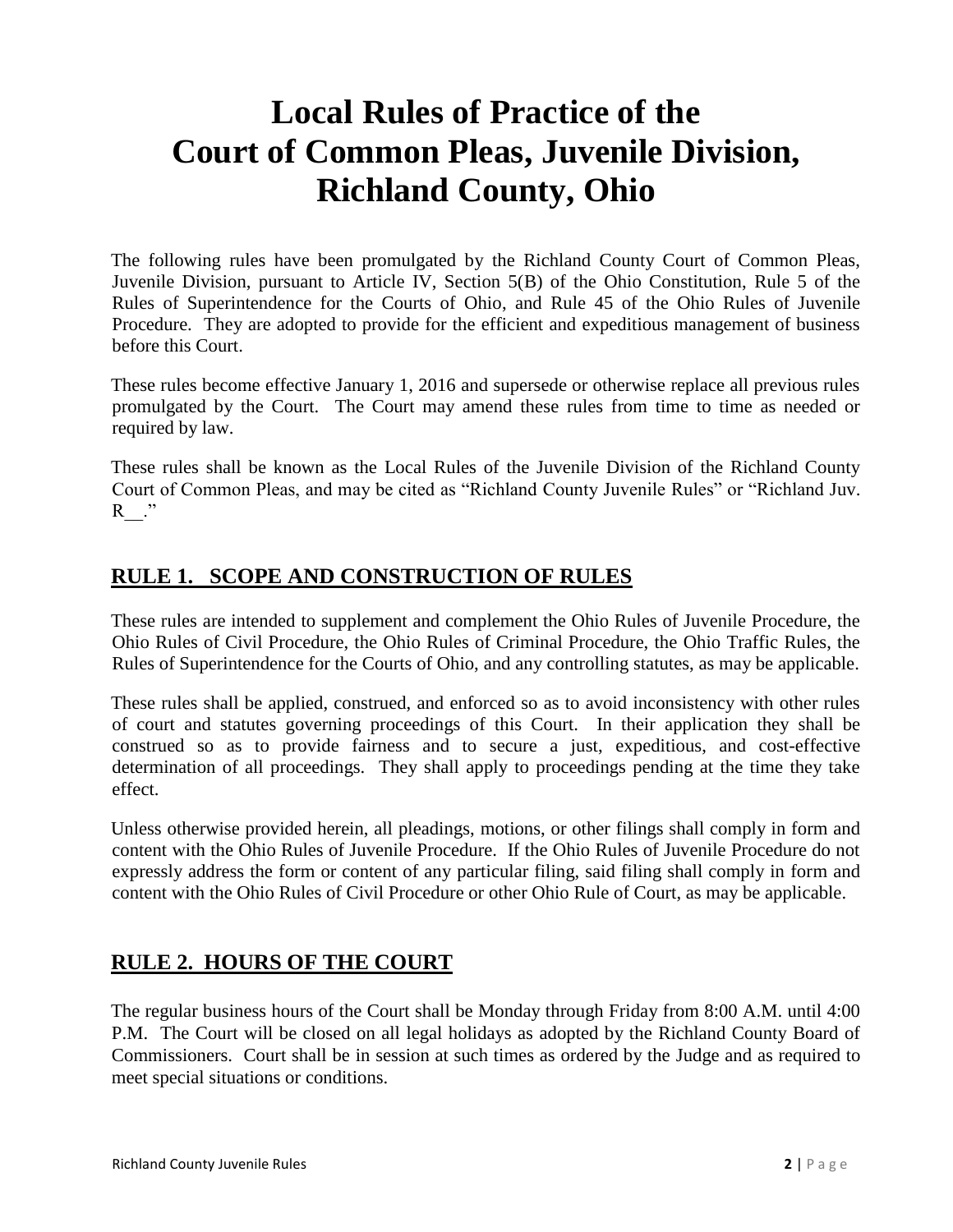# <span id="page-3-0"></span>**RULE 3. COURT DECORUM**

Proper decorum in the Court is necessary for the administration of the Court's business.

- (A) Any person entering the Juvenile Court area is subject to search. No person carrying a bag, case, or parcel shall be permitted to enter or remain in any courtroom without first, if requested by court personnel, submitting such bag, case, or parcel to security personnel for inspection.
- (B) The general public may be excluded from the courtroom under such circumstances as is authorized by law, and only those persons who have a direct interest in the case or who demonstrate a prevailing legal right to attend, shall be admitted to a hearing.
- (C) In the event that children must be brought to court, adequate supervision must be provided for them. The Court is not responsible for the care of children during court proceedings.
- (D) Persons engaging in any improper or disruptive conduct may be removed from the courtroom, hallway, or entryway by security personnel charged with the enforcement of this rule.
- (E) Food, beverages, and smoking are prohibited in the courtroom at all times. Smoking is not permitted inside the Juvenile Justice Center at any time.
- (F) All parties, witnesses, or other persons admitted to the hearing must be properly attired at all hearings. Tank tops, shorts, sandals, bare feet, etc. are not acceptable. If the parties are not properly attired, the Court may order that the hearing not go forward. No radio or television transmission equipment, voice recording device (other than the recorder used by the Court), photographic or videography equipment, cellular telephone pagers, beepers, or other devices shall be permitted in the courtroom, except upon the express consent of the Court and in accordance with these rules and the Rules of Superintendence for the Courts of Ohio.
- (G) No electronic devices, other than court equipment, shall be permitted to be utilized in any courtroom during hearings unless such devices are silent in operation and the Court expressly consents to their utilization. All persons attending proceedings shall deactivate any and all electronic, cellular, or digital communication devices in their possession prior to entering the courtroom. Any person failing to abide by this rule may be subject to sanctions, including contempt or removal, and any such device which is observed being used in violation of this rule may be confiscated.
- (H) Hearings shall commence promptly at the designated time on the assigned date. Counsel and parties shall be present and before the Court at the assigned hearing time. If counsel anticipates that he/she will be late for a hearing, counsel shall use all due diligence to notify the Court as soon as possible of the anticipated delay and the reason for the same.

If counsel or a party is not present in court at the assigned time, the case may commence in the absence of counsel or a party, the case may be continued, or the matter may be dismissed, subject to the sound discretion of the Judge or Magistrate.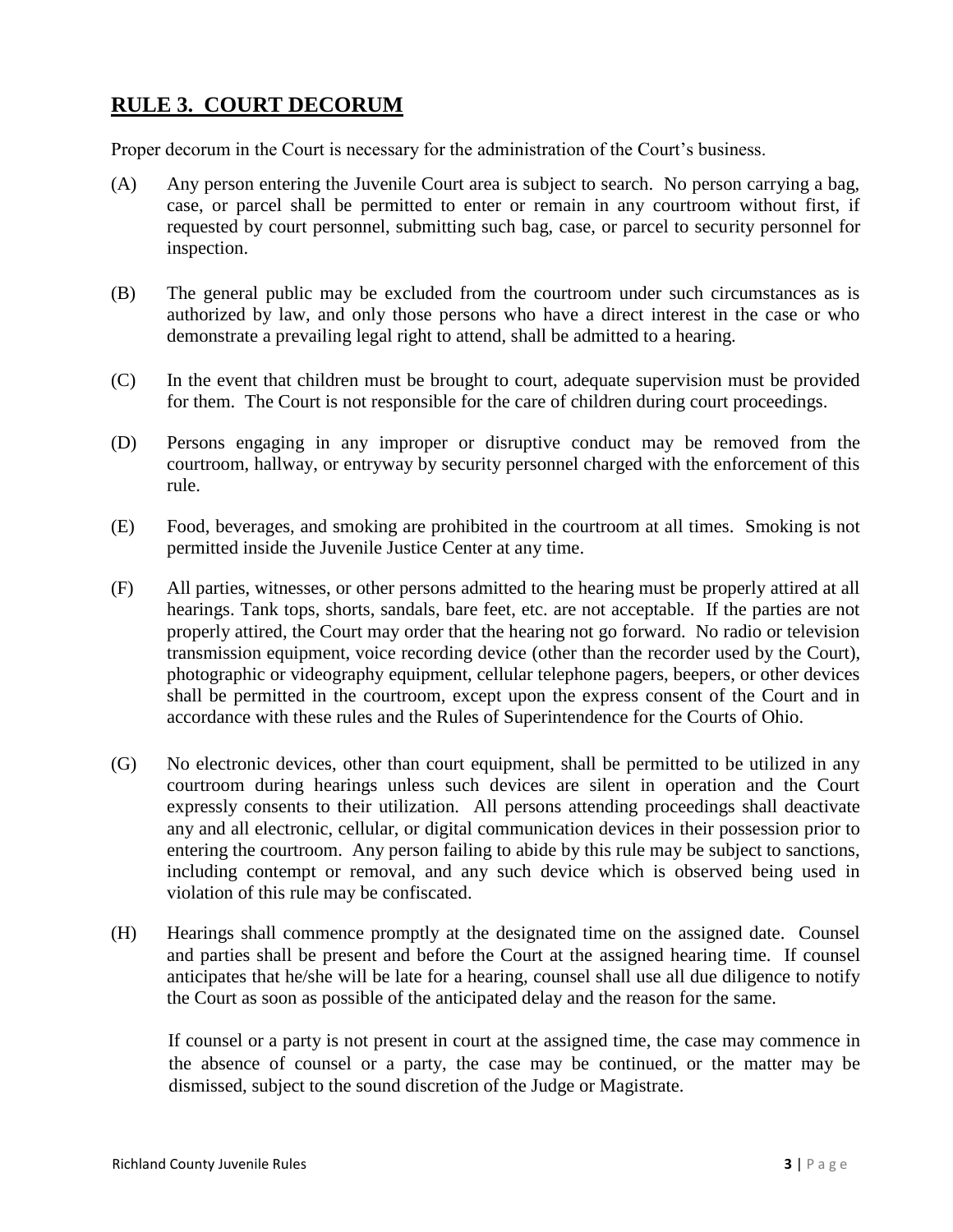# <span id="page-4-0"></span>**RULE 4. HEARING ACCESS AND CLOSURE**

- (A) Public Requests. Any member of the public not a party to the proceeding may request to attend and observe proceedings before the Court. Said request shall be made orally or in writing and shall be subject to determination by the Court after inquiry of all parties and/or their counsel. If closure is not waived by all parties, or if any party otherwise objects to the presence of a non-party at the hearing, the request to attend and observe the proceedings will be determined pursuant to law. Any non-party person admitted to the hearing will be subject to removal for any violation of Rule 3 of the rules herein. Because of the limited space available in the courtrooms, the Court reserves the right to consider space, required occupancy, and safety issues when determining any such request.
- (B) Media Requests. Any member of the media may request to attend and observe proceedings before the Court. Said request shall be made in writing prior to the scheduled hearing before the Court, and shall identify by name, caption, or case number the specific case to which hearing access is requested. The request shall be determined pursuant to law after inquiry of the parties and their counsel regarding consent to media access or request for closure of the hearing. Because of the limited space available in the courtrooms, the Court reserves the right to consider space, required occupancy, and safety issues when determining any such request.
- (C) Hearing Access as a Matter of Right. The right of a victim to attend a hearing pursuant to O.R.C. §2930.09; the right of a foster parent, relative, or prospective adoptive parent to attend a hearing pursuant to O.R.C. §2151.424; the right of a defendant to an open and public hearing in a serious youthful offender proceeding; and the right of any other person who has a prevailing right to attend a hearing as a matter of law, shall be preserved inviolate.

# <span id="page-4-1"></span>**RULE 5. PLEADINGS AND MOTIONS**

- (A) Form
	- 1. All pleadings, motions, briefs, and other papers filed with the Court shall be legibly typewritten or printed on letter size paper (approximately  $8\frac{1}{2}$ " x 11"), without backing or cover, and printed on only one side.
	- 2. The caption in every complaint, petition, or initiating document involving any of the following types of cases shall state the name, address, and date of birth, if known, of each party: adult criminal case; petition for juvenile civil protection order or juvenile domestic violence civil protection order.
	- 3. The caption in every complaint, petition, or initiating document involving any of the following types of cases/matters shall state "In re" or "In the matter of" and the child's full legal name, unless initials only are required pursuant to Rule 6 of the rules herein, Ohio Juv. Rule 5, or other applicable rule or statute: abused, neglected, or dependent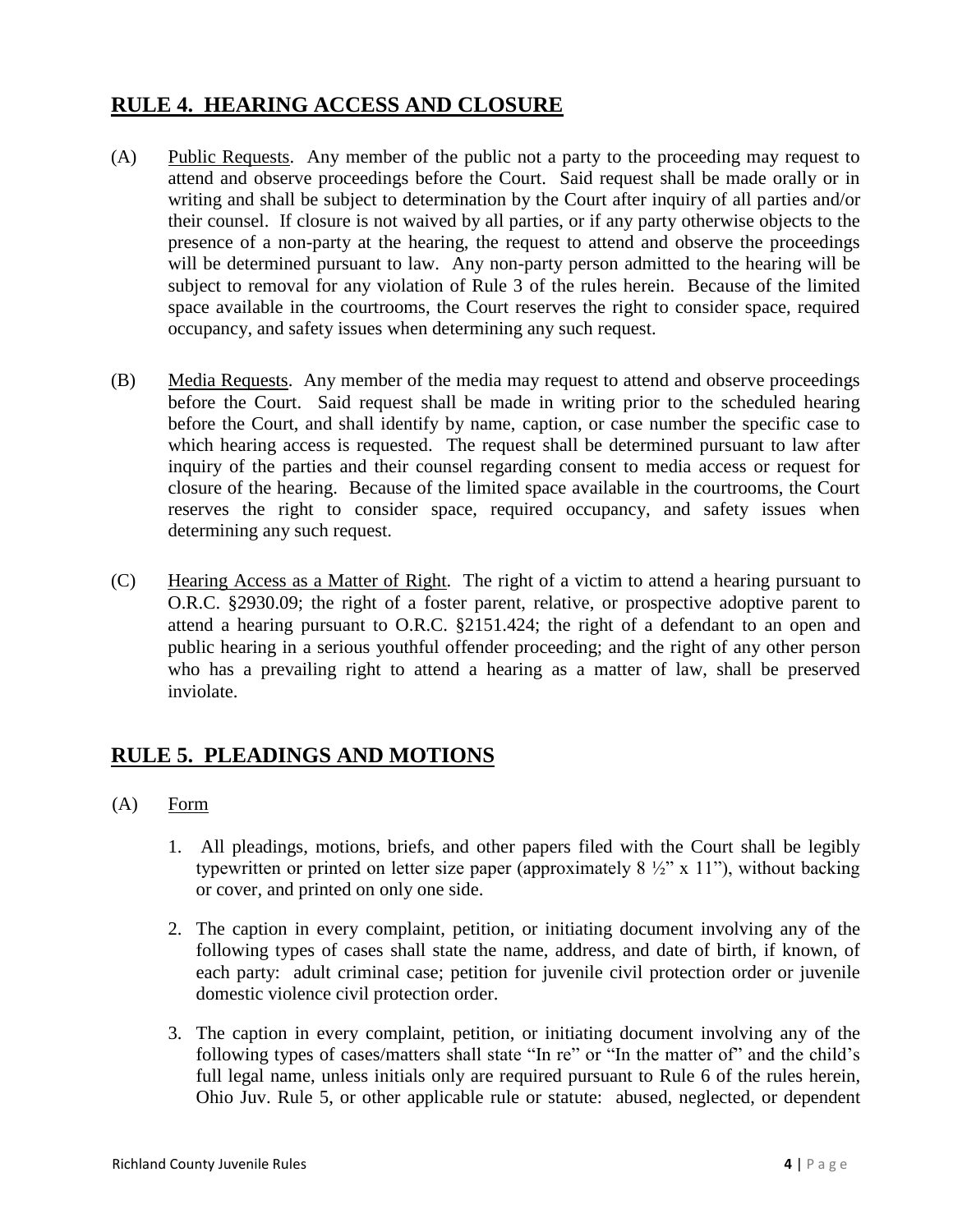child; delinquent or unruly child; juvenile traffic offender; and grandparent powers of attorney or caretaker authorization affidavits.

- 4. The caption of each and every subsequent pleading, motion, or other filing shall state the case number and the proper caption as set forth above.
- 5. All captions shall briefly identify or describe the general nature of the action or matter.
- 6. Every pleading, motion, or other paper filed in the cause shall be identified by title and shall bear the name, address, telephone number, fax number, and business e-mail address of the attorney or the party filing the same. If the filing is made by an attorney the Ohio Supreme Court registration number of the attorney and the name of the firm with which the attorney is affiliated, if any, must also be included.
- 7. Except with regard to court-automated form entries, a blank space of at least two (2) inches shall be left at the top of the first page of all case filings.

# <span id="page-5-0"></span>**RULE 6. USE OF JUVENILE'S INITIALS**

All pleadings and other documents filed in Juvenile Court shall use the full legal name of a juvenile, rather than initials, except in the following instances, in which cases the juvenile's name shall be replaced with initials:

- (A) When filing a notice of appeal and any/all subsequent documents pursuant to the appeal;
- (B) When a copy of a court decision is to be submitted or released for any public purpose, including, but not limited to, publication in journals, press releases, educational events, or any public presentation or disclosure;
- (C) When otherwise required by law pursuant to Rule  $45(E)(3)(e)$  of the Rules of Superintendence for the Courts of Ohio or pursuant to any other applicable rule or statute.

# <span id="page-5-1"></span>**RULE 7. OMISSION OF PERSONAL IDENTIFIERS PRIOR TO SUBMISSION OR FILING**

Subject to Rule 6 above and the directives immediately below, personal identifiers must be omitted prior to submission or filing of any document with the Court. A personal identifier is a Social Security number, except for the last four digits; financial account numbers, including but not limited to debit card, charge card, and credit card numbers; and a minor child's name when the minor child is a victim in any kind of case.

- (A) When submitting a case document to the Court or filing a case document with the Clerk of Court, a party to a judicial action or proceeding shall omit personal identifiers from the document.
- (B) When personal identifiers are omitted from a case document submitted to the Court or filed with the Clerk of Court, the party shall submit or file that information on a Richland County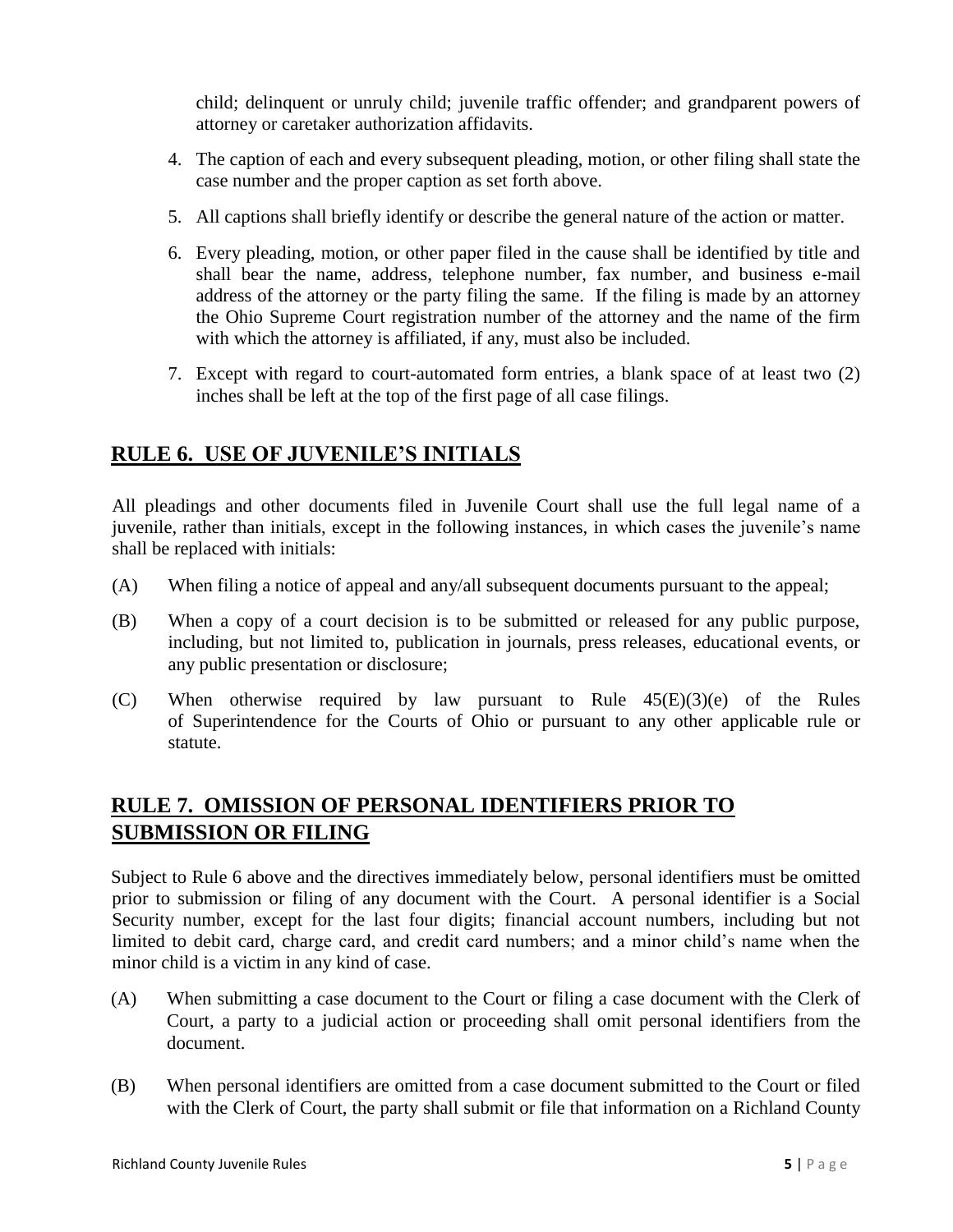Juvenile Court Information Sheet. Unless otherwise directed by the Court, the Richland County Juvenile Court Information Sheet must be in substantial conformity with the form contained in the Appendix herein. All Information Sheet information must be typed. A separate Information Sheet must be submitted for each case number.

- (C) All Information Sheets shall be retained by the Clerk of Court and are not subject to service on the parties.
- (D) Redacted or omitted personal identifiers shall be provided to the Court or Clerk upon request, or to a party to the judicial action or proceeding upon motion.
- (E) The responsibility for omitting personal identifiers from a case document submitted to the Court or filed with the Clerk of Court shall rest solely with the party. The Court or Clerk is not required to review the case document to confirm that the party has omitted personal identifiers, and shall not refuse to accept or file the document on that basis.
- (F) Failure to follow these mandatory rules may result in sanctions.

# <span id="page-6-0"></span>**RULE 8. DEPOSIT OF COSTS**

- (A) Deposit Required. The Richland County Juvenile Court requires a security deposit for costs in the filing of any original action except with regard to the following: actions alleging a child to be delinquent or unruly; neglected, dependent, or abused; or a juvenile traffic or tobacco offender; and except with regard to a petition for a juvenile civil protection order, a criminal action filed against an adult, or an action for judicial consent to have an abortion without parental consent pursuant to O.R.C. §2151.85. The amount of the security deposit will be established in the Court's cost schedule, as may be amended from time to time.
- (B) Inability to Pay Costs. If a litigant claims inability to either pre-pay or give security for costs, the litigant shall complete an affidavit of indigency required by O.R.C. §2323.30 and O.R.C. §2323.31, substantiating such inability. The affidavit of indigency shall be filed with the pleadings and treated as other papers in such case. Said affidavit will be reviewed by the Court to determine whether to waive the deposit, and said determination is subject to review and revision by the Court at any stage of the proceedings.

# <span id="page-6-1"></span>**RULE 9. FILING BY FACSIMILE**

Pleadings and other documents may be filed with the Clerk of the Richland County Juvenile Court by facsimile transmission to (419) 774-5555 **during regular business hours** as provided in this rule.

- (A) Applicability:
	- 1. This rule applies to proceedings in the Richland County Juvenile Court;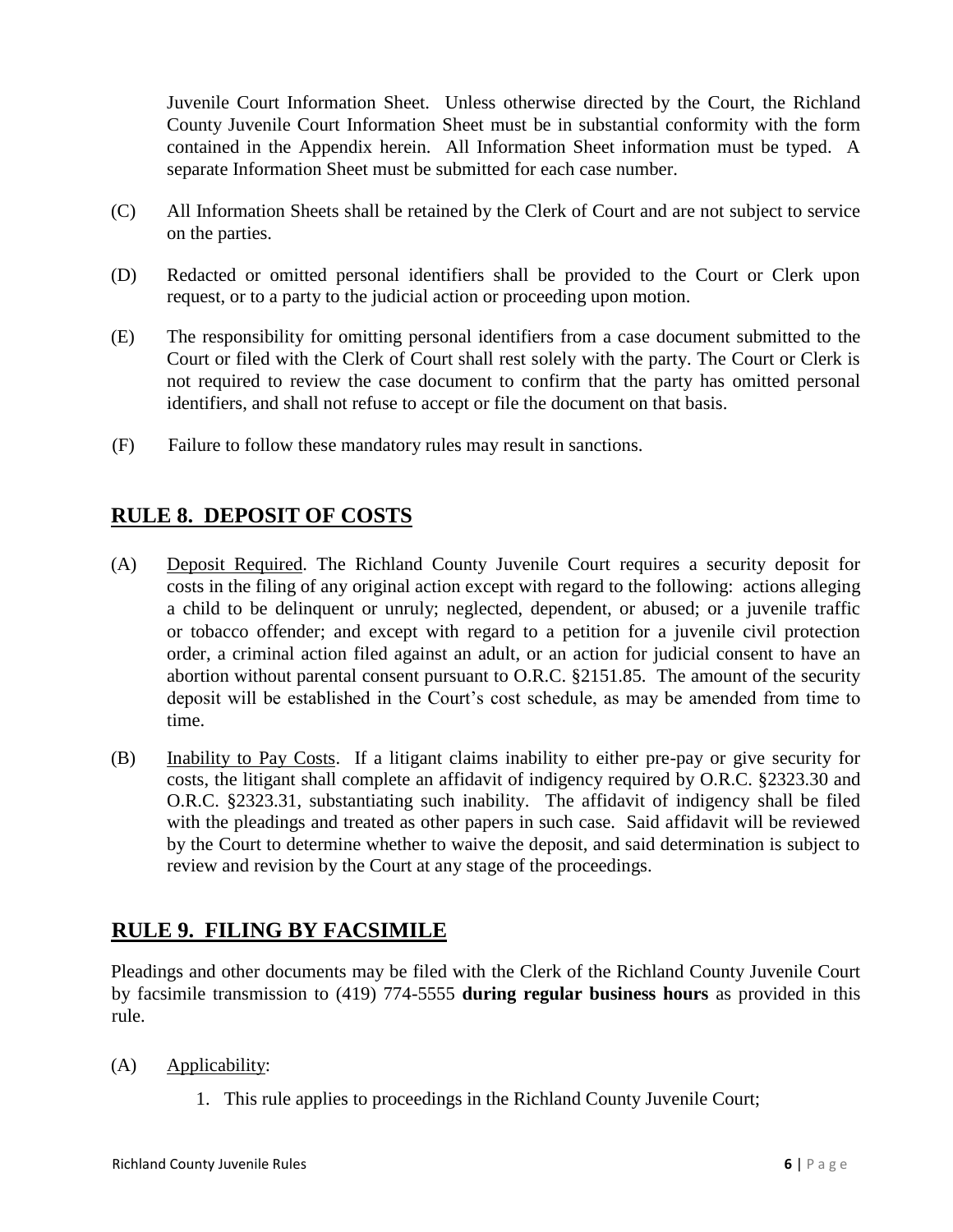2. The following documents will not be accepted for fax filing: a complaint alleging that a child is delinquent or unruly; abused, neglected, or dependent child; or a juvenile traffic offender; any other pleading or filing that constitutes the initiation of an original action under O.R.C. §2151.23 or that requires a filing fee.

#### (B) Original Filing:

- 1. A document filed by fax shall be accepted as the effective original filing. The person filing a document by fax shall file the original source document with the Clerk as soon thereafter as possible.
- (C) Definitions. As used in these rules:
	- 1. "Facsimile transmission" means the transmission of a source document by a facsimile machine that encodes a document into optical or electrical signals, transmits and reconstructs the signals to print a duplicate of the source document at the receiving end. "Facsimile transmission" does not include transmission by email;
	- 2. "Facsimile machine" means a machine that can send and receive a facsimile transmission;
	- 3. "Fax" is an abbreviation for "facsimile" and refers, as indicated by the context, to facsimile transmission or to a document so transmitted.

#### (D) Cover Page:

The person filing a document by fax shall also include a cover page containing all of the following information:

- 1. Name of the court;
- 2. Title of the case;
- 3. Case number;
- 4. Name of hearing officer to whom the case is assigned, if any;
- 5. Title and/or description of the document being filed;
- 6. Date of transmission;
- 7. Transmitting fax number;
- 8. Indication of the number of pages included in the transmission, including the cover page;
- 9. If a hearing officer or case number has not been assigned, state that fact on the cover page;
- 10. Name, address, telephone number, fax number, Supreme Court registration number, if applicable, and e-mail address of the person filing the fax document if available.

If a document is sent by fax to the Clerk without the cover page information listed above, the Clerk may do either of the following: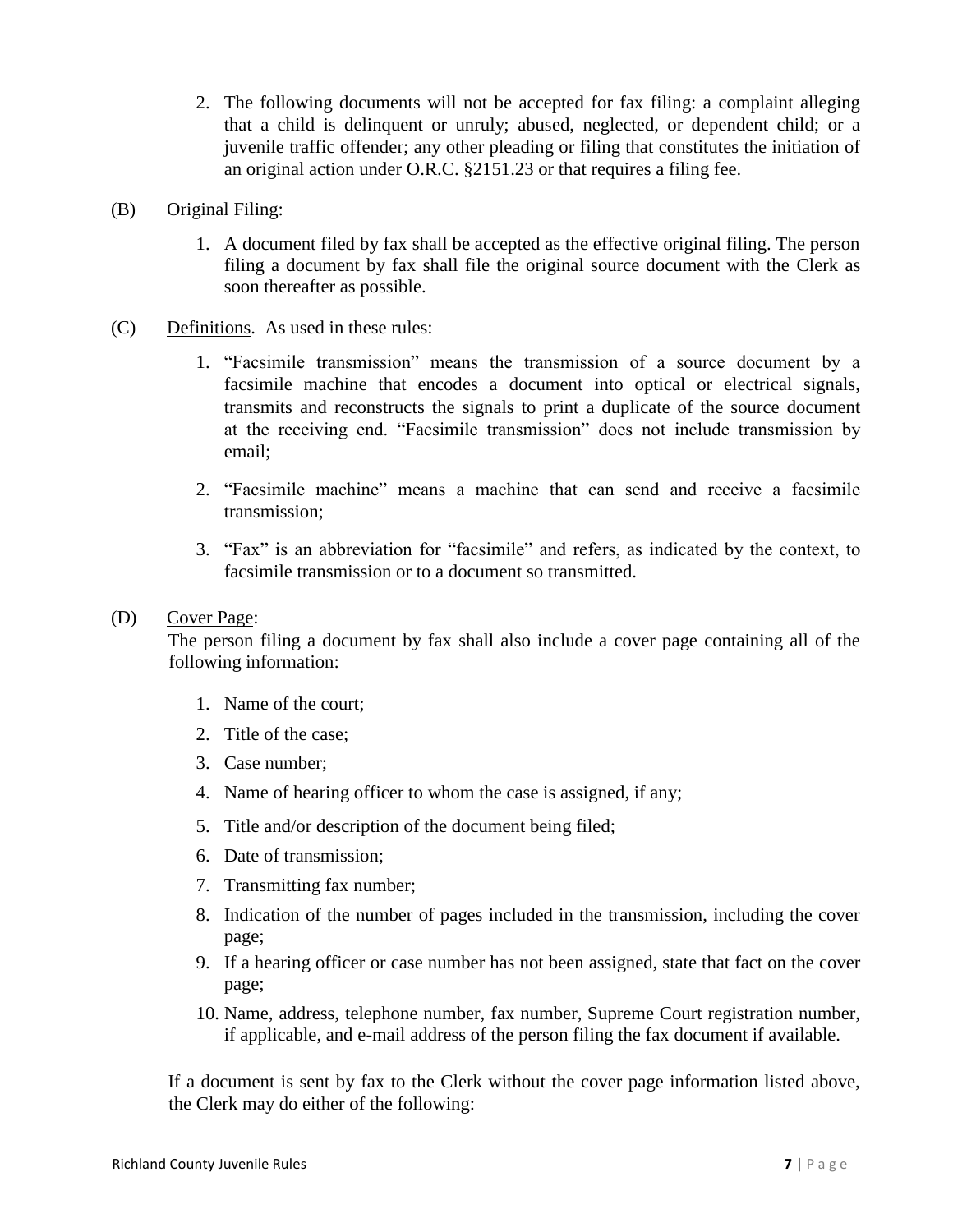- 1. Enter the document in the case docket and file the document;
- 2. Deposit the document in a file of failed faxed documents with a notation of the reason for the failure;
- 3. If the Clerk acts pursuant to division (2) of this section, the document shall not be considered filed with the Clerk.

#### (E) Exhibits:

- 1. Each exhibit to a facsimile produced document that cannot be accurately transmitted via facsimile transmission for any reason shall be replaced by an insert page describing the exhibit and why it is missing. Unless the Court otherwise orders, the missing exhibit shall be filed with the Court, as a separate document, not later than five (5) court days following the filing of the facsimile document. The Court may strike any document or exhibit, or both, if missing exhibits are not filed as required by this section;
- 2. Any exhibit filed shall include a cover sheet containing the caption of the case that sets forth the name of the court, title of the case, the case number, name of the Judge, and the title of the exhibit being filed (e.g., Plaintiff Smith's Notice of Filing Exhibit "G" to Plaintiff Smith's Response to Defendants' Motion to Dismiss). The exhibit and cover sheet shall be signed and served in conformance with the rules governing the signing and service of pleadings in this court.
- (F) Subject to the provisions of these rules, all documents sent by fax and received by the Clerk shall be considered filed with the Clerk of Court as of the date and time automatically imprinted by the fax machine of the Clerk of Court.
- (G) Fax filings may not be sent directly to the Court for filing but may only be transmitted directly through the facsimile equipment operated by the Clerk of Court.
- (H) The Clerk of Court may, but need not, acknowledge receipt of a facsimile transmission.
- (I) The risks of transmitting a document by fax to the Clerk of Court shall be borne entirely by the sending party. Anyone using facsimile filing is urged to verify receipt of such filing by the Clerk of Court through whatever technological means are available.
- (J) No documents filed by facsimile that requires a filing fee shall be accepted by the Clerk for filing until court costs and fees have been paid. Court costs and fees may be paid by credit or debit cards. The forms necessary for the authorization of payment by credit or escrow account shall be available at the Clerk's office during normal business hours. Documents tendered to the Clerk without payment of court costs and fees, or with incomplete information on the charge authorization or request, or which do not conform to applicable rules will not be filed. INFORMATION FURNISHED FOR AUTHORIZATION OF PAYMENT BY CREDIT/DEBIT CARD SHALL NOT BE PART OF THE CASE FILE.

No additional fee shall be assessed for facsimile filings. An Authorization for Payment form shall accompany each fax transaction for which payment is being authorized.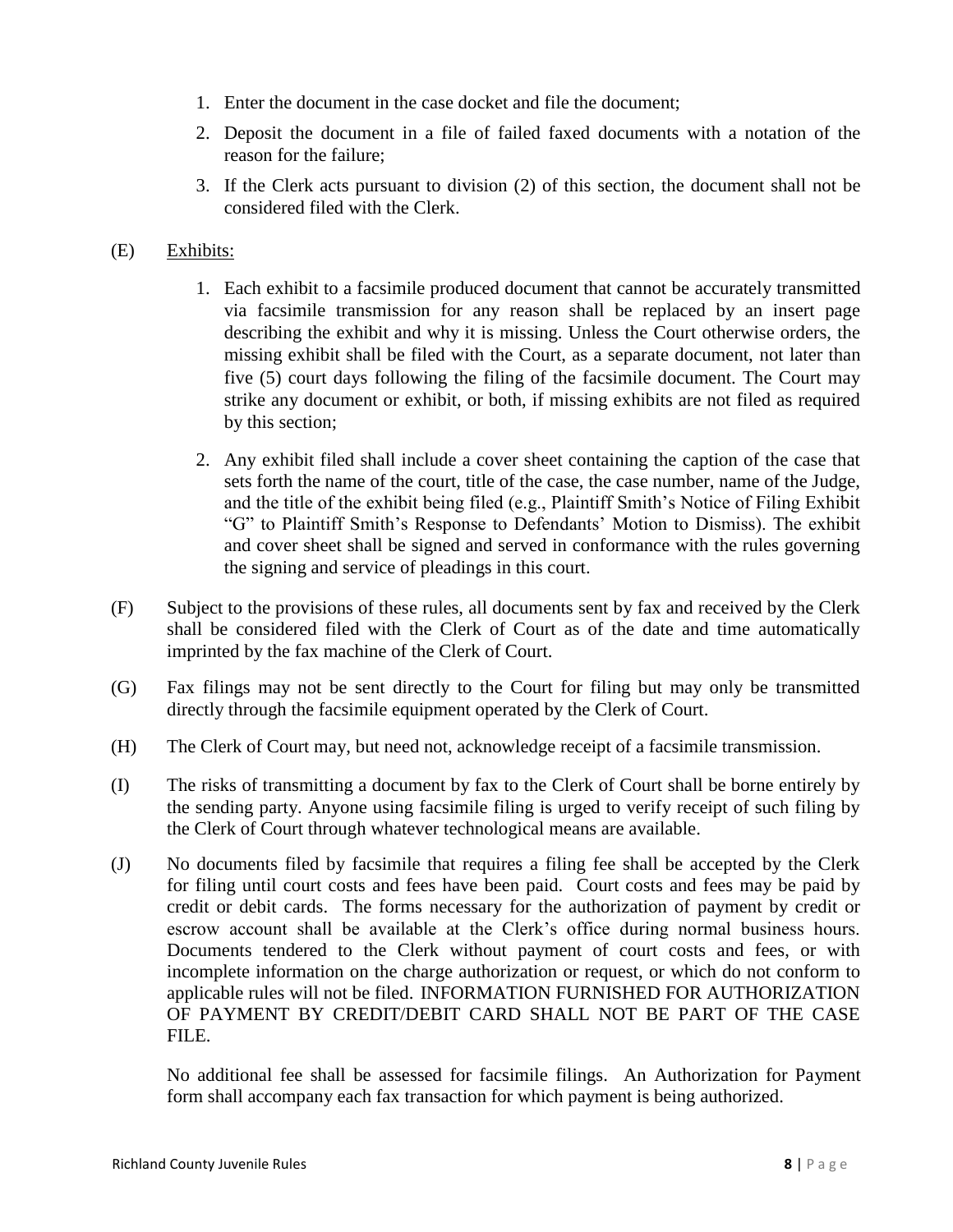# <span id="page-9-0"></span>**RULE 10. CONTINUANCES AND ADVANCEMENTS**

- (A) Requests for hearing/trial continuances or advancements shall be governed by Rule 41 of the Rules of Superintendence for the Courts of Ohio and Rules 19 and 23 of the Ohio Rules of Juvenile Procedure. All pre-hearing requests for continuances or advancements shall be submitted by motion filed with the Court at the earliest possible time, and in no event less than three (3) working days prior to the date of the scheduled hearing or trial. The applicant for the request must provide notice of such request to all other counsel and to any party not represented.
- (B) All requests for continuances or advancements shall be in writing and contain the following information:
	- 1. The date on which the need for event rescheduling arose;
	- 2. The reason(s) for requesting the continuance or advancement;
	- 3. The date(s) on which all other attorneys of record and guardians ad litem on the case were contacted, and whether the attorneys and guardians agree to the requested continuance or advancement; and
	- 4. The earliest date that all parties will be available to proceed if the continuance or advancement is granted.
- (C) No case will be continued on the day of trial or hearing except for good cause shown, which cause was not previously known to the party or counsel. This rule may not be waived by consent of counsel.
- (D) Attorneys shall use all due diligence to have a contested request for continuance heard prior to the hearing date.
- (E) If a continuance or advancement is requested because counsel is scheduled to appear in another case on the same date and time, the Court will not consider any motion for rescheduling unless a copy of the conflicting assignment is attached.
- (F) The Court may waive the above requirements for good cause.

#### <span id="page-9-1"></span>**RULE 11. CASE MANAGEMENT**

Scheduling of Hearings. All hearings which have scheduling requirements imposed by the Ohio Revised Code, the Ohio Rules of Juvenile Procedure, the Ohio Rules of Civil Procedure, or the Ohio Rules of Criminal Procedure, shall be so scheduled. All other cases shall be scheduled for hearing within thirty (30) days of the filing of the complaint or motion.

Case-Management and Pre-trial Conferences. Case-management and pre-trial conferences shall be scheduled upon the motion of a party or upon the Court's directive, as may be appropriate to facilitate a just, expeditious, and cost-effective determination of the proceedings. Full discovery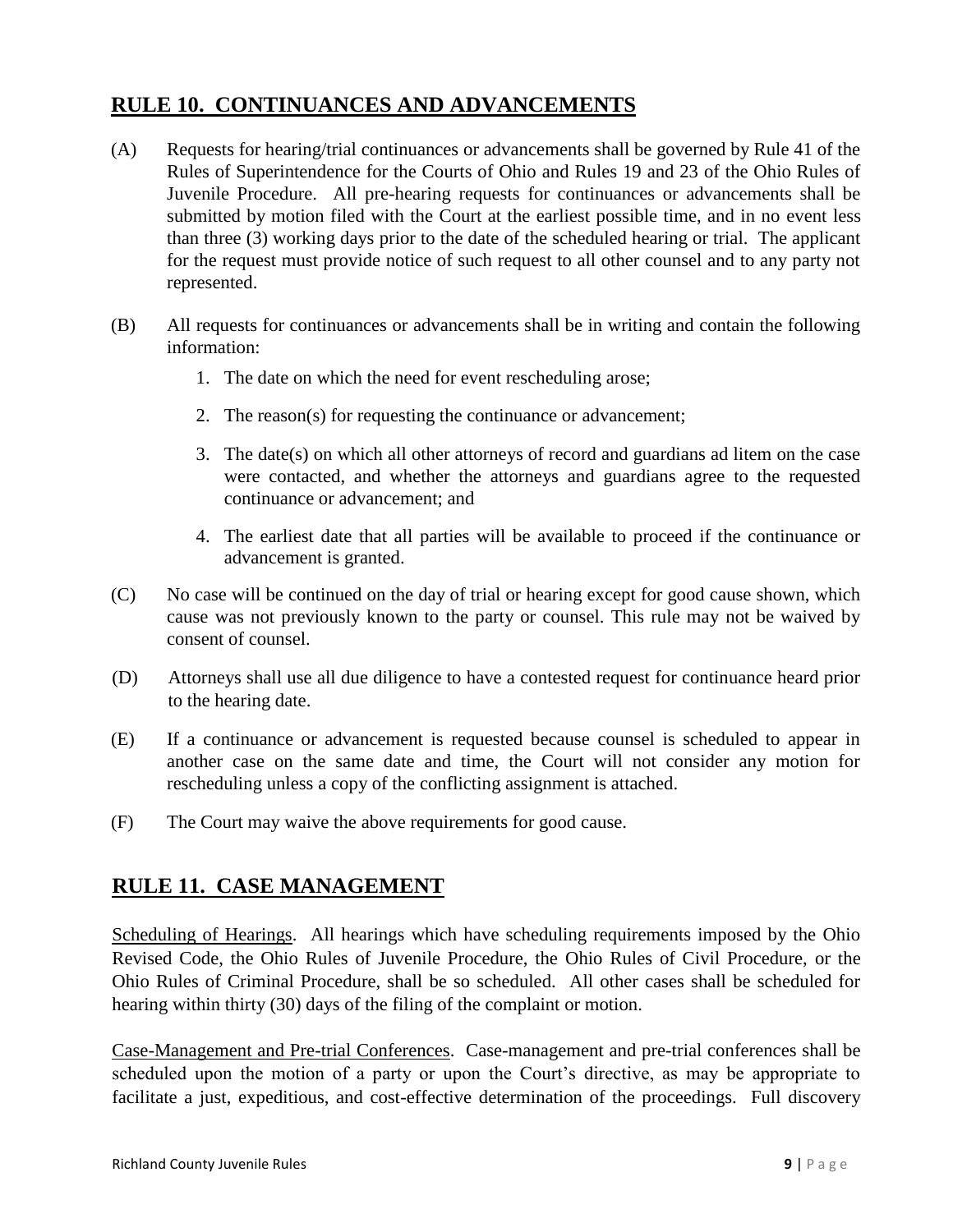pursuant to Ohio Juv. Rule 24 and Richland Juv. Rule 17 must be timely completed prior to any scheduled pre-trial conference, unless good cause is shown for failure to comply.

Disposition of Cases. Except for extraordinary reasons, cases shall be disposed of within the time frames established by Rule 39 of the Rules of Superintendence for the Courts of Ohio, as may be amended. The time frames are from the date the specified action is commenced. Until and unless later modified, the following cases or matters shall be disposed of within the following times frames:

- A) Delinquency 6 months
- B) Unruly  $-3$  months
- C) Dependency, Neglect, or Abuse 3 months
- D) Traffic 3 months
- E) Adult Criminal Cases 6 months
- F) Motion for Permanent Custody 9 months
- G) Custody, Change of Custody, Visitation 9 months
- H) Support Enforcement or Modification 12 months
- I) All Other Cases 6 months

#### <span id="page-10-0"></span>**RULE 12. TRANSCRIPTS/RECORDING OF PROCEEDINGS**

- (A) Pursuant to Ohio Juv. Rules 37 and 40 a party's attorney, or the party if the party is unrepresented, may request a transcript of any proceeding for the purpose of filing an appeal or objecting to a Magistrate's Decision. All such requests shall be in writing and shall specify the date(s) of the hearing(s) sought to be transcribed, the caption of the case, the case number, and the express purpose(s) for which the transcript is requested and will be utilized.
- (B) Unless the requesting party is deemed indigent by the Court, a request for preparation of the transcript shall be accompanied by a deposit for the cost of the transcript as determined by the court reporter. If, for good cause shown, the deposit is not made at the time of the filing of the request, the deposit for the cost of the transcript must be made within seven (7) days from the date of filing the request.
- (C) If the deposit for the cost of the transcript is not made within seven (7) days of the date of filing the transcript request, the request for transcript will be deemed by the Court to have been withdrawn. The Court may thereupon rule upon any objections to a Magistrate's Decision as though no transcript had been requested.
- (D) An indigent party may request that the transcript be produced without filing a deposit. Indigency will be determined via a valid affidavit of indigency that has been filed with the Clerk's office. Requests for transcripts for the benefit of indigent parties, other than those represented by the office of the public defender, shall be submitted to the Court and supported by an order of the Court directing that the transcript be prepared at public expense. The order shall serve in lieu of the deposit otherwise required by this rule.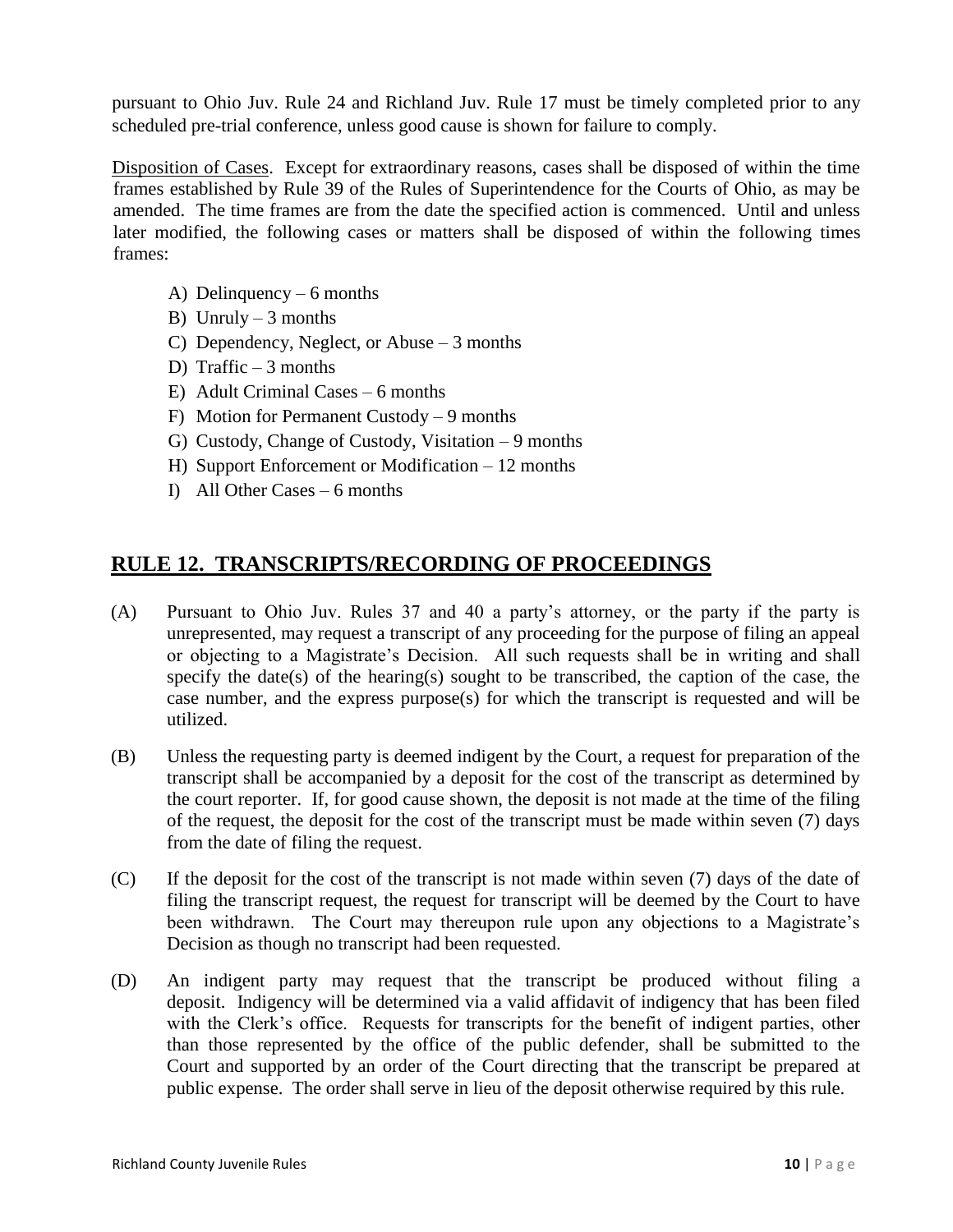# <span id="page-11-0"></span>**RULE 13. JUDGMENT ENTRIES AND COURT ORDERS**

Unless the Judge or Magistrate otherwise directs, counsel for the party in whose favor an order, decree, or judgment is rendered shall within five (5) days thereafter prepare the proper judgment entry and submit it to the counsel for the adverse party, who shall approve or reject the same within three (3) days after the receipt thereof. Name of counsel, counsel's Ohio Supreme Court registration number, and the name and title of the hearing officer shall be typed or printed on the entry. When the entry is approved by counsel, it shall be so endorsed and presented to the Judge or Magistrate for signing and filing with the Court. If counsel are unable to agree upon the terms of the entry, each counsel shall prepare a proposed entry for signing and shall forthwith submit the same to the Court for discretionary approval.

#### <span id="page-11-1"></span>**RULE 14. COUNSEL**

- (A) Appearance of Counsel. Except with regard to court-appointed counsel, an attorney shall enter an appearance as legal counsel in a proceeding by filing a written notice with the Court, or by personally appearing at a Court hearing and informing the Court of the same. Attorneys are encouraged to enter their appearances in writing as soon as possible.
- (B) Withdrawal of Counsel. An attorney may withdraw as counsel of record only with the consent of the Court and upon good cause shown, subject to the following requirements:
	- 1. The request to withdraw must be in the form of a written Motion to Withdraw, stating with particularity the grounds for the motion. The motion shall be accompanied by a proposed order approving withdrawal of counsel.
	- 2. An attorney requesting permission to withdraw as counsel for a party shall timely comply with all of the following directives:
		- a) Notify the client and opposing counsel of the request to withdraw as counsel;
		- b) Notify the client of all scheduled hearing dates and that the client's attendance at the hearings is mandatory;
		- c) When reasonably required to preserve or protect a client's rights or interests, timely file a Notice of Appeal, Objection, Motion to Set Aside a Magistrate's Order, or other appropriate filing on behalf of the client, prior to receiving a determination by the Court regarding the withdrawal request.
	- 3. An attorney is not withdrawn as counsel of record unless and until an order to that effect is signed by a Judge or Magistrate and filed with the Clerk of Court.

#### <span id="page-11-2"></span>**RULE 15. COURT APPOINTMENTS**

(A) Appointed Counsel List. The following is the procedure for applications to be placed on the Juvenile Court appointed counsel list. An attorney who wishes to be appointed to represent indigent adults and children shall first submit the request to the Judge of the Court in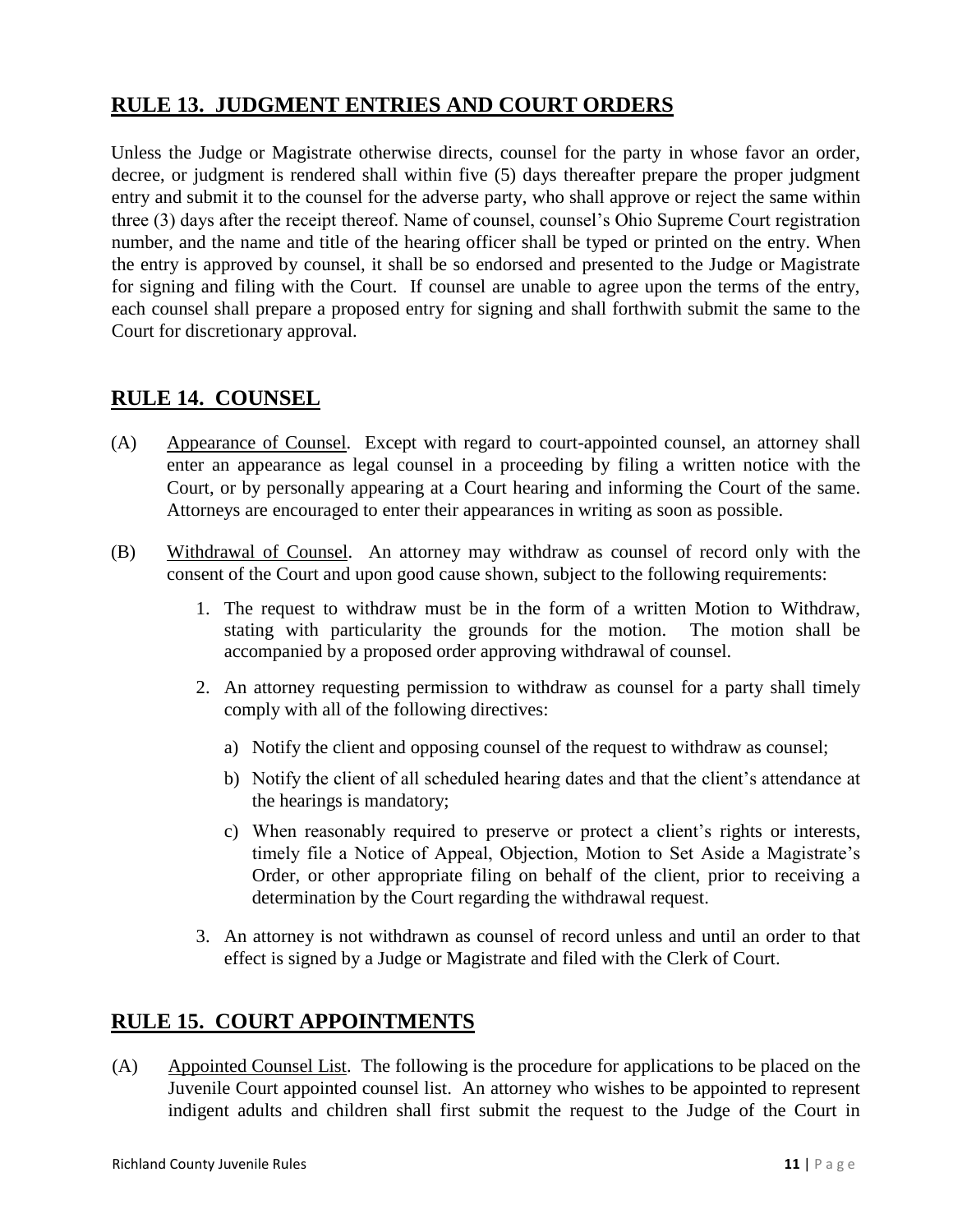writing. The request shall be accompanied by any supporting information or documentation apprising the Court of the attorney's educational background, professional experience, and whether the attorney is in good standing with the Ohio Supreme Court. Approval to be on the appointed counsel list is subject to the sound discretion of the Court. It is expected that any attorney who applies to be on the appointed counsel list will have an office in Richland County where he/she will be able to confer with clients. An attorney approved for appointment will be approved on a continuous basis unless otherwise notified by the Court. Approved attorneys shall follow all policies and procedures provided and approved by the Court, and shall otherwise fulfill his/her professional responsibilities pursuant to the Ohio Rules of Professional Conduct. The failure to adhere to such policies, procedures, or rules shall be cause for removal from the appointed counsel list.

Appointed Counsel Fees. Appointed counsel shall submit a Motion, Entry, and Certification for Appointed Counsel Fees, as prescribed by the Ohio Public Defender's Office, within thirty (30) days from the date of the final hearing or within thirty (30) days of the issuance of a decision relating to the final hearing, whichever date is latest. This time period will not be extended due to intervening holidays. Fee applications submitted outside the thirty (30) day guideline shall be subject to denial or a reduction of the amount requested at the discretion of the Judge. Fees regarding post-dispositional matters shall be submitted on a separate fee application, which shall be submitted within thirty (30) days of the date of the entry of the Judge's decision regarding that motion or matter.

In accordance with Ohio Public Defender Standards and Guidelines for Appointed Counsel Reimbursement, counsel shall prepare and maintain time records for each appointed case, showing the date of service, nature of services rendered, and hours worked. Time records shall be submitted to the Court with each fee application.

Counsel Appointment Process. The Juvenile Court shall maintain a list of attorneys who have been deemed eligible for appointment as counsel in cases before the Juvenile Court. Attorneys shall be appointed on the basis of a rotating schedule which shall assure that each attorney on the list is provided with an opportunity to obtain an equitable share of such appointments. The Court may, in its discretion, deviate from the rotating schedule in order to assure the efficient, orderly, and effective administration of justice.

(B) Guardian ad Litem Appointment Lists and Process. The Juvenile Court shall maintain a list of attorneys who have been deemed eligible for appointment as guardians ad litem for children in cases before the Juvenile Court. Eligibility for inclusion and continuing inclusion on that list is subject to the standards and guidelines set forth in Rule 48 of the Rules of Superintendence for the Courts of Ohio, and the sound discretion of the Court. Attorneys shall be appointed to act as guardians ad litem on the basis of a rotating or randomized schedule which shall assure that each attorney on the list is provided with an opportunity to obtain an equitable share of such appointments.

The Juvenile Court may also maintain a list of non-attorneys who have been deemed eligible for appointment as guardians ad litem for children in cases before the Juvenile Court. Eligibility for inclusion and continuing inclusion on that list is subject to the standards and guidelines set forth in Rule 48 of the Rules of Superintendence for the Courts of Ohio, and the sound discretion of the Court.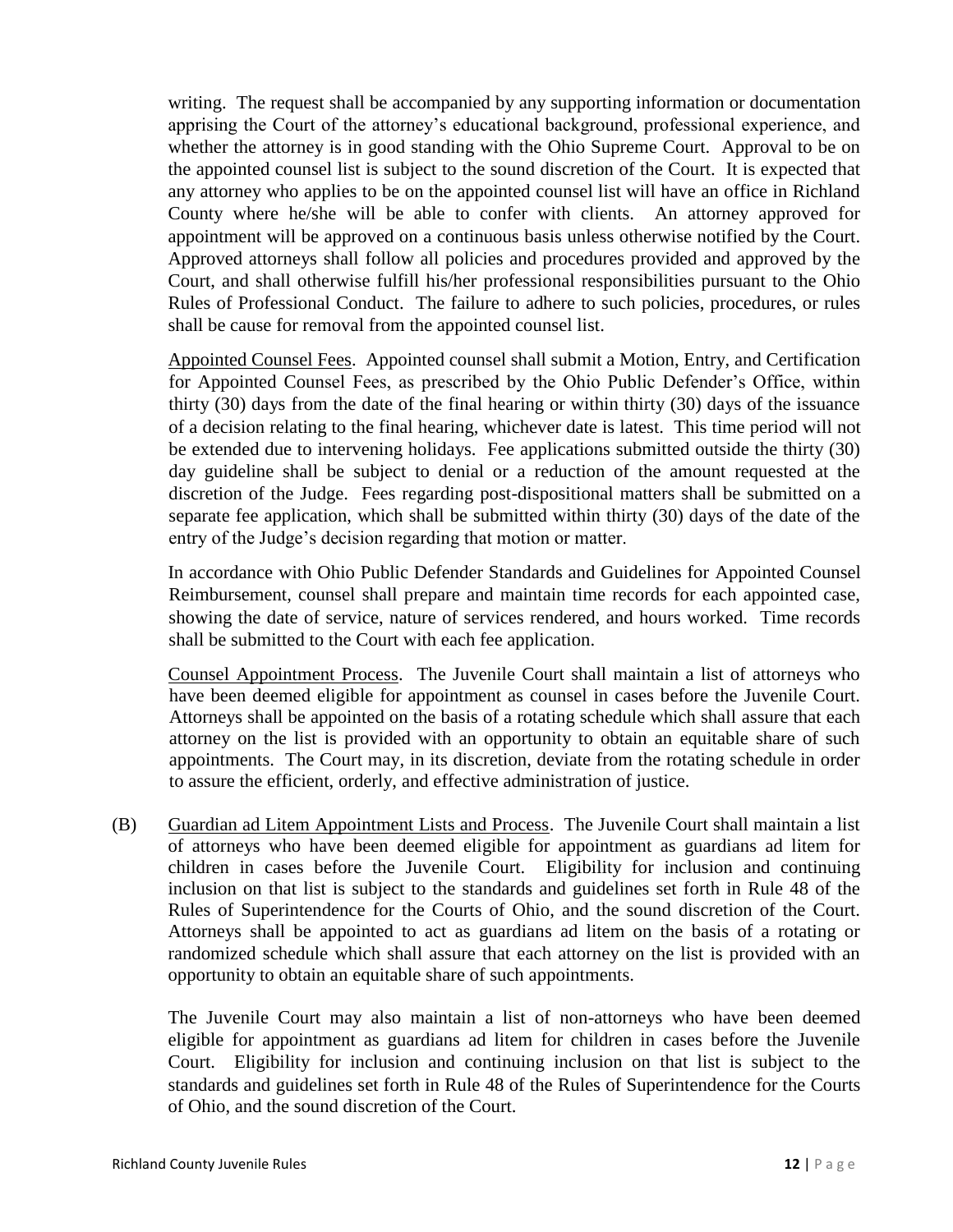# <span id="page-13-0"></span>**RULE 16. SERVICE BY PUBLICATION**

Pursuant to Rule 16 of the Ohio Rules of Juvenile Procedure the Court hereby adopts the following rule for service by publication. Subject to the express limitation regarding permanent custody actions stated below, service by publication may be made in any manner set forth in Juv. Rule 16. Service by publication may be made by posting and regular mail. If service by publication is to be made by posting and mail, a properly executed affidavit shall first be filed by the party or party's attorney requesting service pursuant to Juv. Rule 16. The notice shall be posted in a conspicuous place in the Juvenile Justice Center, specifically in the lobby of the Juvenile Justice Center reception area, and in any two of the following public places in Richland County: The lobby of the Richland County Common Pleas Courthouse located at 50 Park Avenue East, Mansfield, Ohio 44902; the lobby of the Mansfield Municipal Court located at 30 North Diamond Street, Mansfield, Ohio 44902; or the Richland County Department of Job & Family Services, 171 Park Avenue East, Mansfield, Ohio 44902.

The notice shall be posted at the required locations for seven (7) consecutive days prior to the date of the hearing, and the Clerk shall cause the summons and accompanying pleadings to be mailed by ordinary mail, address correction requested, to the last known address of the party to be served.

Permanent custody actions shall not be subject to service of process by posting and regular mail, but shall in all cases require local newspaper publication when the residence of a party is unknown and cannot with reasonable diligence be ascertained. Service by publication, however, may be supplemented by posting and regular mail.

#### <span id="page-13-1"></span>**RULE 17. DISCOVERY – DELINQUENCY AND TRAFFIC CASES**

In all delinquency and traffic cases, and without the prior express request of any party, the prosecutor and defense shall each timely provide full Ohio Juv. Rule 24 discovery to the opposing party at least seven (7) days prior to the scheduled pretrial conference. If no pretrial conference is scheduled, the prosecutor and defense shall each provide full discovery pursuant to this rule to the opposing party at least fourteen (14) days prior to the scheduled trial. Each party shall timely provide supplemental discovery as may be required to effectuate good-faith compliance with this rule.

#### <span id="page-13-2"></span>**RULE 18. SUBPOENAS**

The use of praecipes or written requests for the preparation and issuance of subpoenas is discouraged in all cases except when filed by an unrepresented party. Parties represented by attorneys shall prepare and submit to the Clerk of Court completed subpoenas directed to the appropriate serving agent, no less than fourteen (14) days prior to the scheduled hearing or event. If a represented party fails to timely submit the subpoena to the Clerk pursuant to this rule, the failure to secure the presence of the intended witness at the scheduled trial or hearing shall not be just cause for a continuance unless other just cause is shown.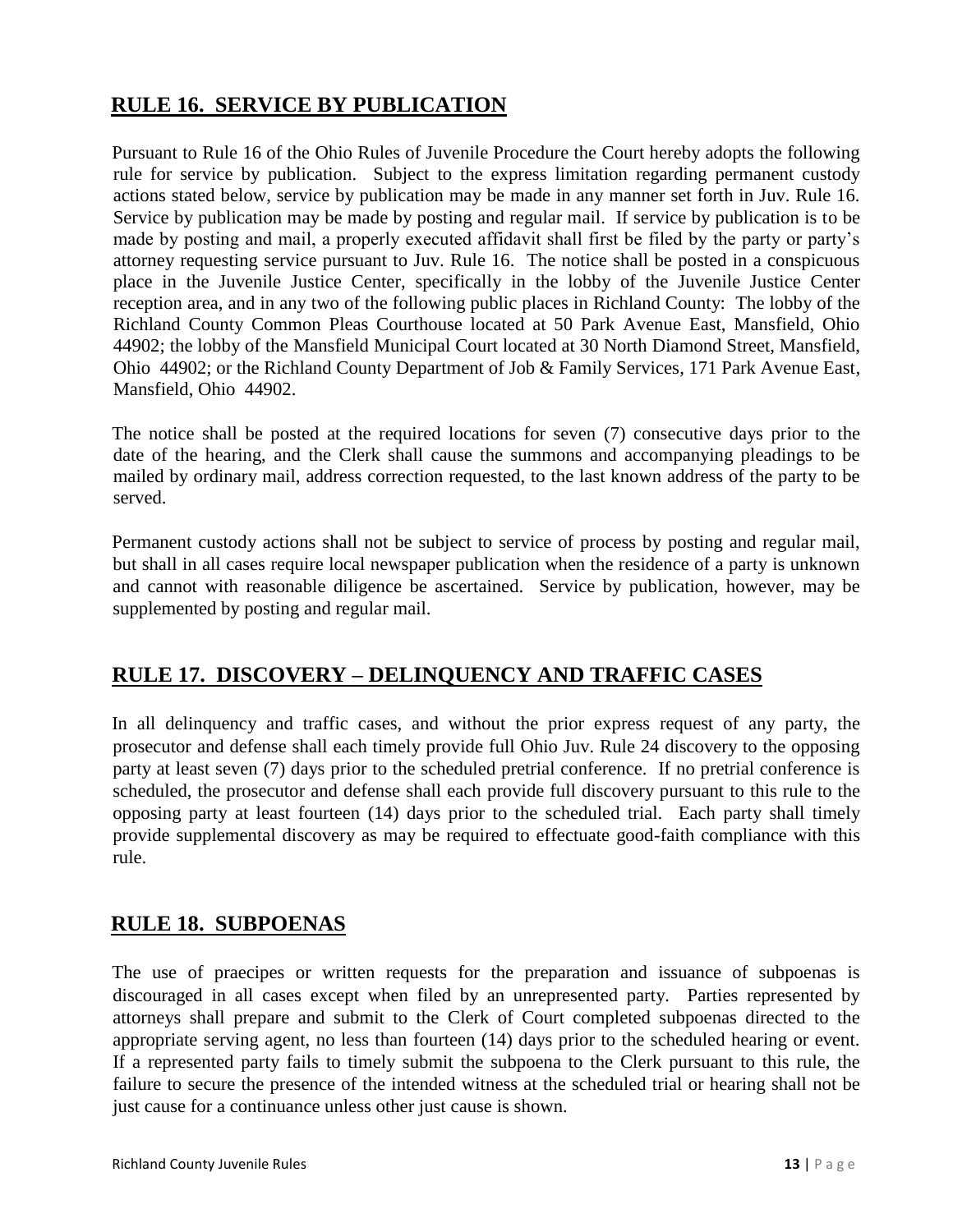### <span id="page-14-0"></span>**RULE 19. DIVERSION PROGRAM**

- (A) If the Court determines, in its sole discretion, that it is in the best interests of a child and of the community that a matter be processed informally pursuant to Ohio Juv. Rule 9(A), the child may be referred to diversion in lieu of formal court action. Referral to informal status/diversion may occur either pre-filing or post-filing of any complaint.
- (B) Informal cases shall not be part of the permanent record of the child.
- (C) No person, except for designated court staff, shall have access to records of informal matters or cases without the consent of the Court.
- (D) Informal cases processed to successful completion are subject to automatic sealing pursuant to O.R.C. §2151.356.

#### <span id="page-14-1"></span>**RULE 20. RECORDS**

#### I. TYPES OF RECORDS

- (A) Non-Public Records
	- 1. The following records are designated as a matter of law to be confidential and will not be made available to the public:
		- (a) Child abuse, neglect, and dependency investigative records pursuant to O.R.C. §5153.17 and §2151.421(H)(1);
		- (b) Confidential law enforcement investigatory records pursuant to O.R.C.  $§2151.141(B)(2)(b)$  and  $§149.43(A)(1)(h);$
		- (c) Victim impact statements pursuant to O.R.C. §2152.19(D)(3);
		- (d) Records relating to parental notification of abortion proceedings pursuant to O.R.C. §2151.85(F) and §149.43(A)(1)(c);
		- (e) Fingerprints or photographs of a child arrested or taken into custody pursuant to O.R.C. §2151.313;
		- (f) Sealed juvenile records pursuant to O.R.C. §2151.356;
		- (g) Names, documentation, and other identifying information regarding foster caregivers pursuant to O.R.C. §5101.29(D)(1);
		- (h) Any other documents or records defined by law to be confidential non-public records.
- (B) Probation and Unofficial/Family File Records
	- 1. Pursuant to O.R.C. §2151.14 all reports and records of the Probation Department, including, but not limited to, pre-disposition reports, social history or report of a mental or physical examination, or reports from community agencies serving the Court, are considered confidential and shall not be made public.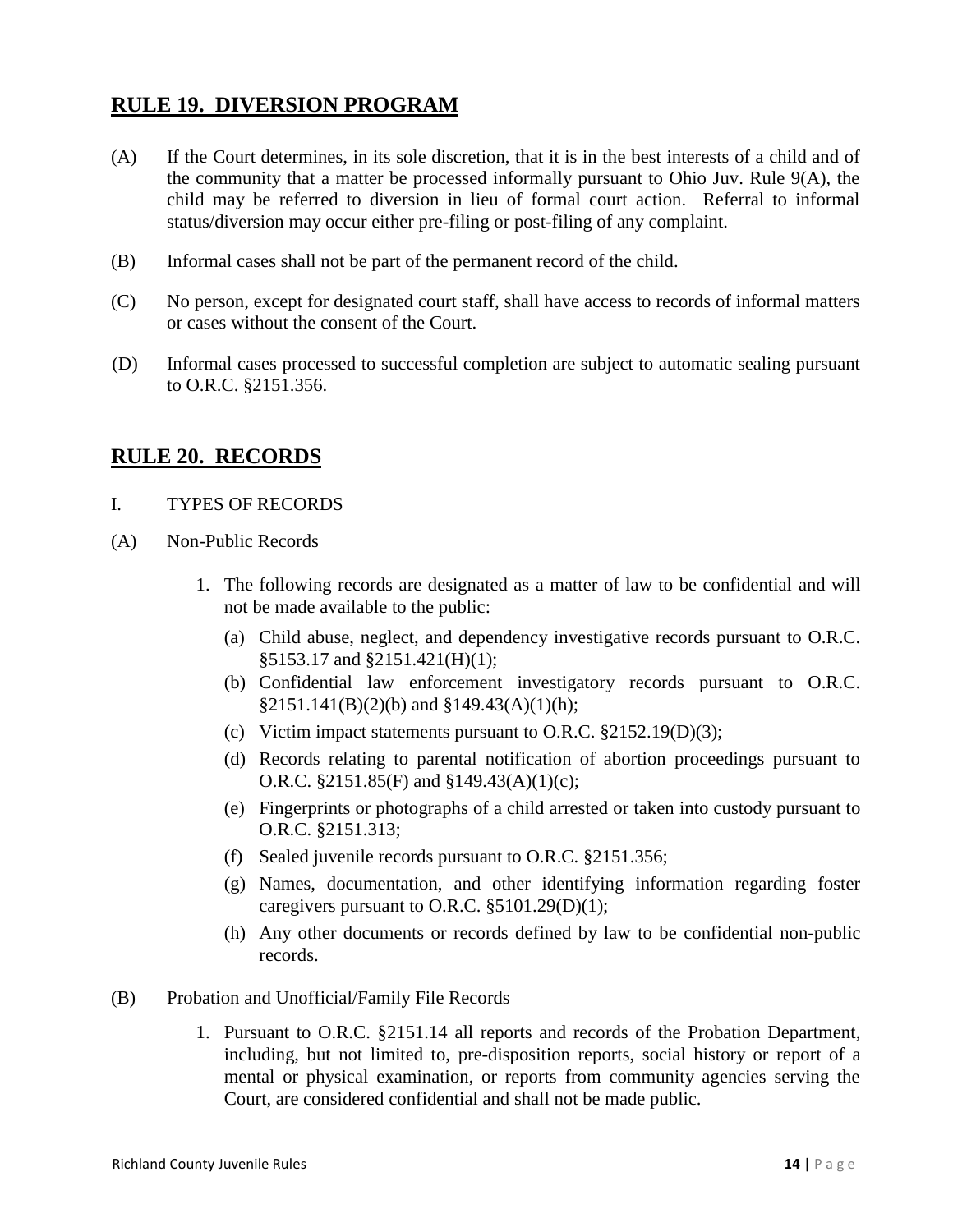- 2. Psychological reports, drug/alcohol assessments, victim impact statements, school reports, and other reports of a personal nature, are also considered confidential and shall not be made public. These documents are contained in each child's unofficial or family file.
- 3. Any/all other documents or records considered by law to be confidential shall not be made public. All confidential records not maintained by the Probation Department shall be maintained in the Court's unofficial or family files.
- (C) Official Records
	- 1. Pursuant to O.R.C. §2151.18 and §2152.71 the Court maintains an official file regarding each case that may be inspected by the parties or their attorneys upon request as set forth below. Official files are maintained by the Juvenile Court Clerk.
	- 2. Exhibits introduced and admitted into evidence at a trial or hearing shall be recorded and preserved by the court reporter through the office of the Juvenile Court Clerk.

#### II. INSPECTION OF RECORDS

- (A) The inspection of **official** records by attorneys, interested parties, or the public is governed by O.R.C. §2151.18, §2152.71, and Rules 44 through 47 of the Rules of Superintendence for the Courts of Ohio. Upon request, the Clerk of Court shall permit a party, or attorney of record representing a party, to examine but not remove, any original document or case file that is maintained by the Court, subject to the following requirements.
	- 1. The authorized person must sign in and out with the Clerk's office;
	- 2. The records must be reviewed in an area designated by the Clerk during regular business hours;
	- 3. Only written notes may be taken regarding the records;
	- 4. The making of copies of any case document or other filing is expressly prohibited without prior Court authorization;
	- 5. Information contained in any record or file may not be recorded, photographed, videotaped, or otherwise reproduced by electronic device without prior Court authorization;
	- 6. No document or other case filing shall be falsified, destroyed, removed, concealed, altered, defaced, or mutilated. Violators are subject to criminal prosecution pursuant to O.R.C. §2913.42.
- (B) The inspection or release of **confidential** records is governed by O.R.C. §2151.14, Ohio Juv. Rule 32(C), and Rule 48(F) of the Rules of Superintendence for the Courts of Ohio.
	- 1. Unless otherwise provided by law, no person is permitted to inspect confidential records without prior Court authorization.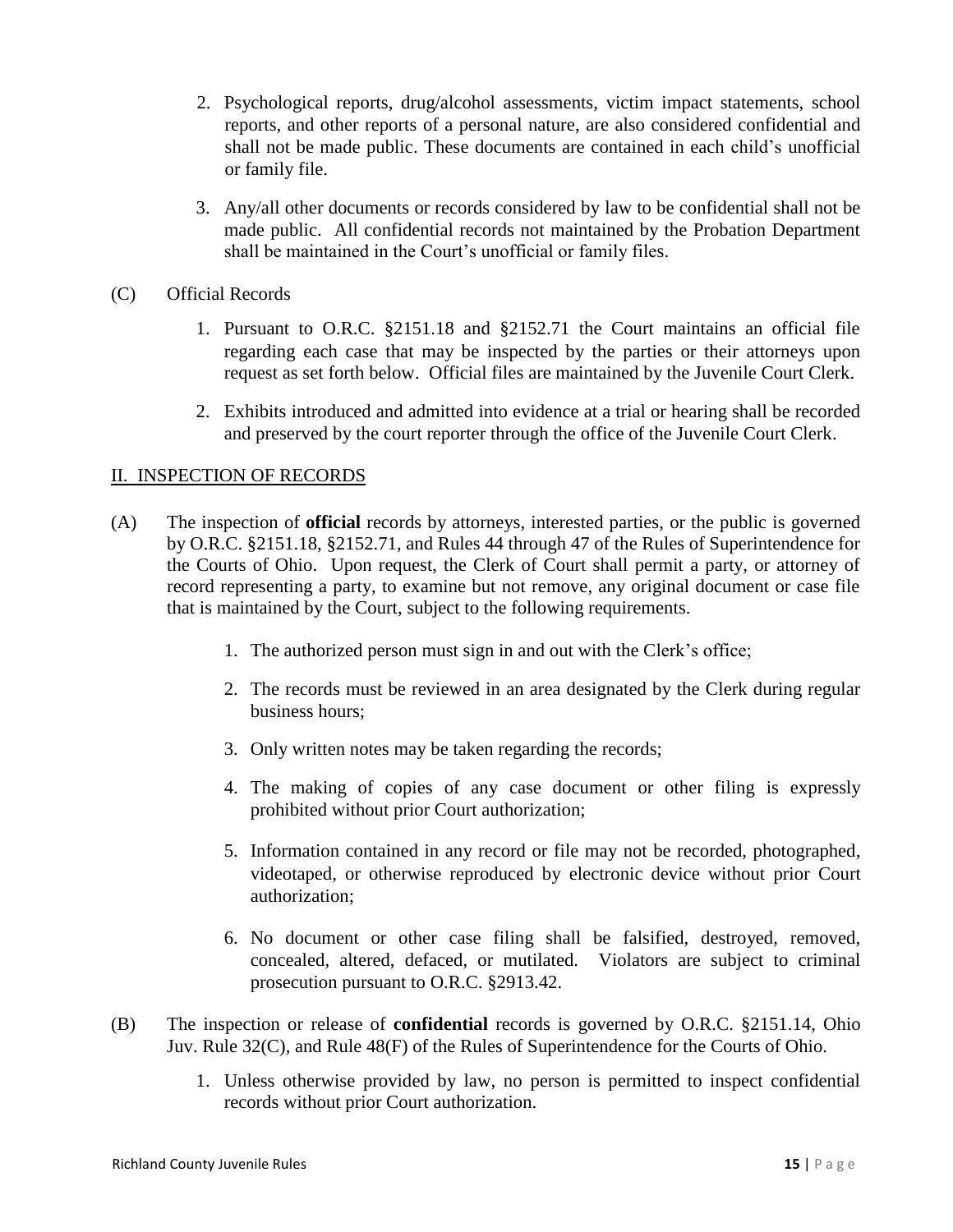#### <span id="page-16-0"></span> **RULE 21. COMPETENCY PROCEEDINGS**

- (A) General Purpose. The purpose of this rule is to expedite proceedings under O.R.C. §2152.51 to §2152.59, to ensure that proper notice of competency hearings is provided to the appropriate persons, and to ensure that any proceedings on an underlying complaint are stayed pending the determinations under these sections.
- (B) Expedited Hearings. Juvenile competency hearings shall be scheduled and heard on an expedited basis. Hearings in juvenile competency proceedings shall be held in strict compliance with applicable deadlines as established by statute or by this rule.
- (C) Notice. Upon the conclusion of each hearing the Court shall provide written notice to the prosecuting attorney, the child's attorney, the child's guardian ad litem, and the child's parents, guardian, or custodian, of the date, time, and place of the next scheduled hearing. Mailed notice shall not be required for any party or other individual designated in this rule to whom notice of the next hearing was provided in writing upon conclusion of the immediately preceding hearing.
- (D) Stay of Proceedings. Upon the filing of a motion for a determination regarding a child's competency, or upon the Court's own motion, the Court shall stay all delinquency proceedings pending a determination of competency. If, upon a determination of competency, the Court determines that the child is not competent but could likely attain competency, the Court order staying the delinquency proceedings shall remain in effect until such time as the child attains competency or the proceeding is dismissed.

# <span id="page-16-1"></span>**RULE 22. ELECTRONICALLY PRODUCED TRAFFIC TICKETS**

Pursuant to Rule 3(E) of the Ohio Traffic Rules the use and filing of a traffic ticket that is produced by computer or other electronic means is hereby authorized. The electronic ticket shall conform in all substantive respects to the "Ohio Uniform Traffic Ticket." If the electronic ticket is issued at the scene of an alleged offense, the issuing officer shall provide the alleged juvenile traffic offender with a paper copy of the ticket in accordance with Traffic Rule 3(E) and in a format approved by the Court. The ticket that will be filed with the Court must be in paper form. Electronic filing of the ticket is prohibited.

#### <span id="page-16-2"></span>**RULE 23. JURY MANAGEMENT PLAN**

The selection of jurors for Richland County Common Pleas Court, Juvenile Division, shall be in accordance with Rule 13 of the Local Rules of Court for the General Division of the Richland County Court of Common Pleas.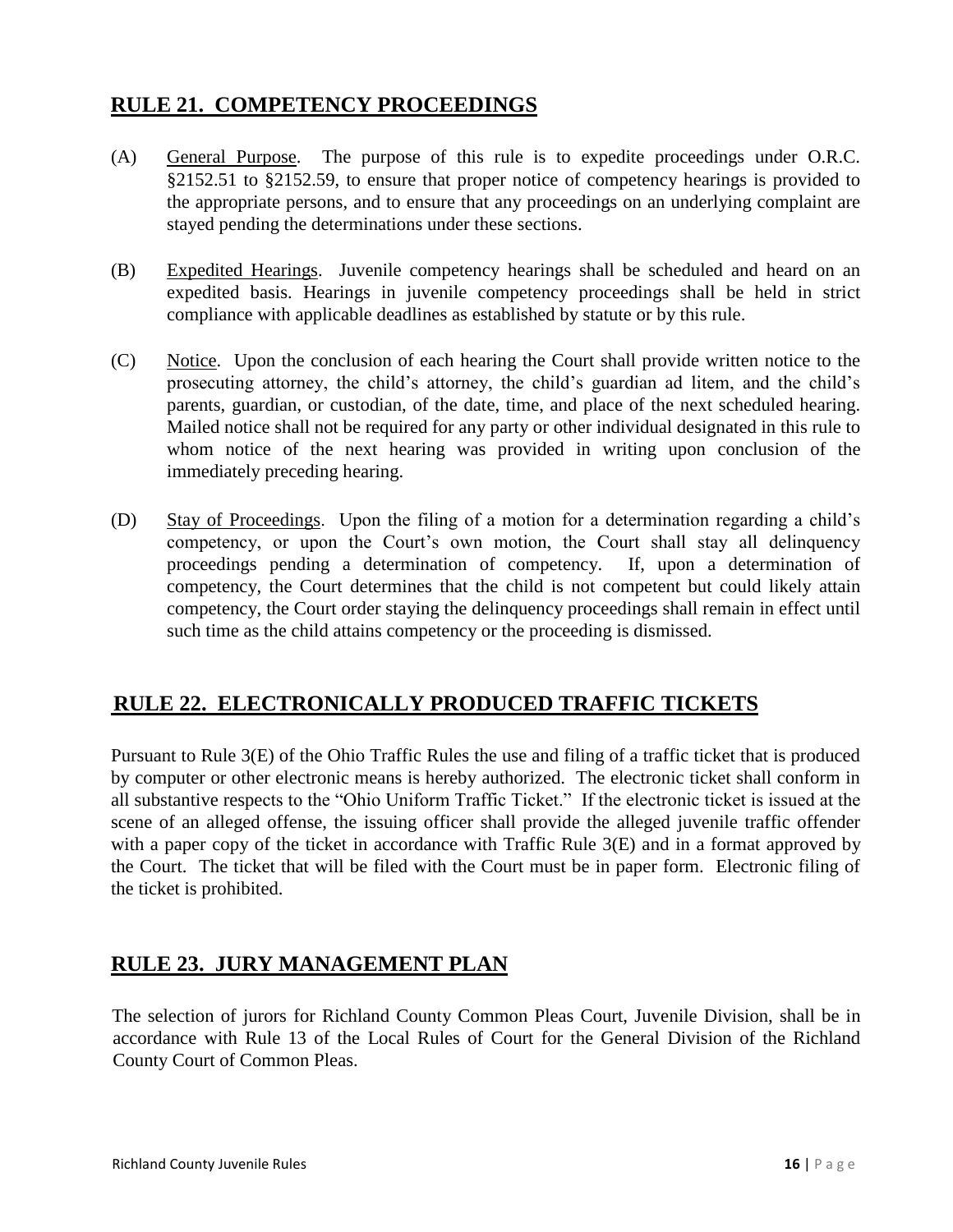### <span id="page-17-0"></span>**RULE 24. NOTICE TO FOSTER CAREGIVER/RELATIVE PLACEMENT PROVIDER OF HEARINGS**

- (A) In accordance with O.R.C. §2151.424 the Court will provide notice to foster caregivers and relative placement providers of their right to attend hearings and present evidence concerning the child in their care.
- (B) To facilitate the Court in fulfilling its duty to provide proper notice of hearings to foster caregivers and relative placement providers, a Child Placement Form must be completed and filed with the Clerk the next business day following the initial placement or change in placement. Unless otherwise directed by the Court, the Child Placement Form must be in substantial conformity with the form contained in the Appendix herein. The responsibility to accurately complete and timely file the Child Placement Form (and all updates) pursuant to this rule shall be that of the Richland County Children Services Board or other agency facilitating the placement.
- (C) Information provided regarding foster caregivers to assist the Court in fulfilling its duties under this rule is non-public or otherwise confidential, and is not subject to public disclosure, including to any party to a case. The Court shall maintain this information in the child's unofficial or family file.
- (D) The duty to timely and accurately file, and regularly update, the Child Placement Form specified above may be waived by the Court if, in the Court's sole discretion, Richland County Children Services Board or other placing agency provides certifiable proof to the Court that the notice requirement herein is otherwise being fulfilled in each case through the Board's/agency's administrative processes.

# <span id="page-17-1"></span>**RULE 25. USE OF CHILD RESTRAINTS IN COURT HEARINGS**

- (A) Presumption Against Use of Physical Restraints. Pursuant to Rule 5.01 of the Rules of Superintendence for the Courts of Ohio, physical restraints for any child appearing in court proceedings shall not be utilized unless the Judge or Magistrate makes an individualized determination on the record that there is no less restrictive alternative to the use of physical restraint, and that physical restraint of the child is necessary because of either of the following: 1) The child represents a current and significant threat to the safety of the child's self or other person in the courtroom, or; 2) There is a significant risk the child will flee the courtroom. If physical restraint is found necessary by the Judge or Magistrate, the restraint utilized shall be the least restrictive necessary to meet the risk requiring the restraint, and in a manner which does not unnecessarily restrict the movement of the child's hands.
- (B) Right to be Heard. Any current party (as defined by Rule 2(Y) of the Ohio Rules of Juvenile Procedure) shall have a right to be heard on the issue of whether the use of physical restraint is necessary for that particular child at that particular proceeding.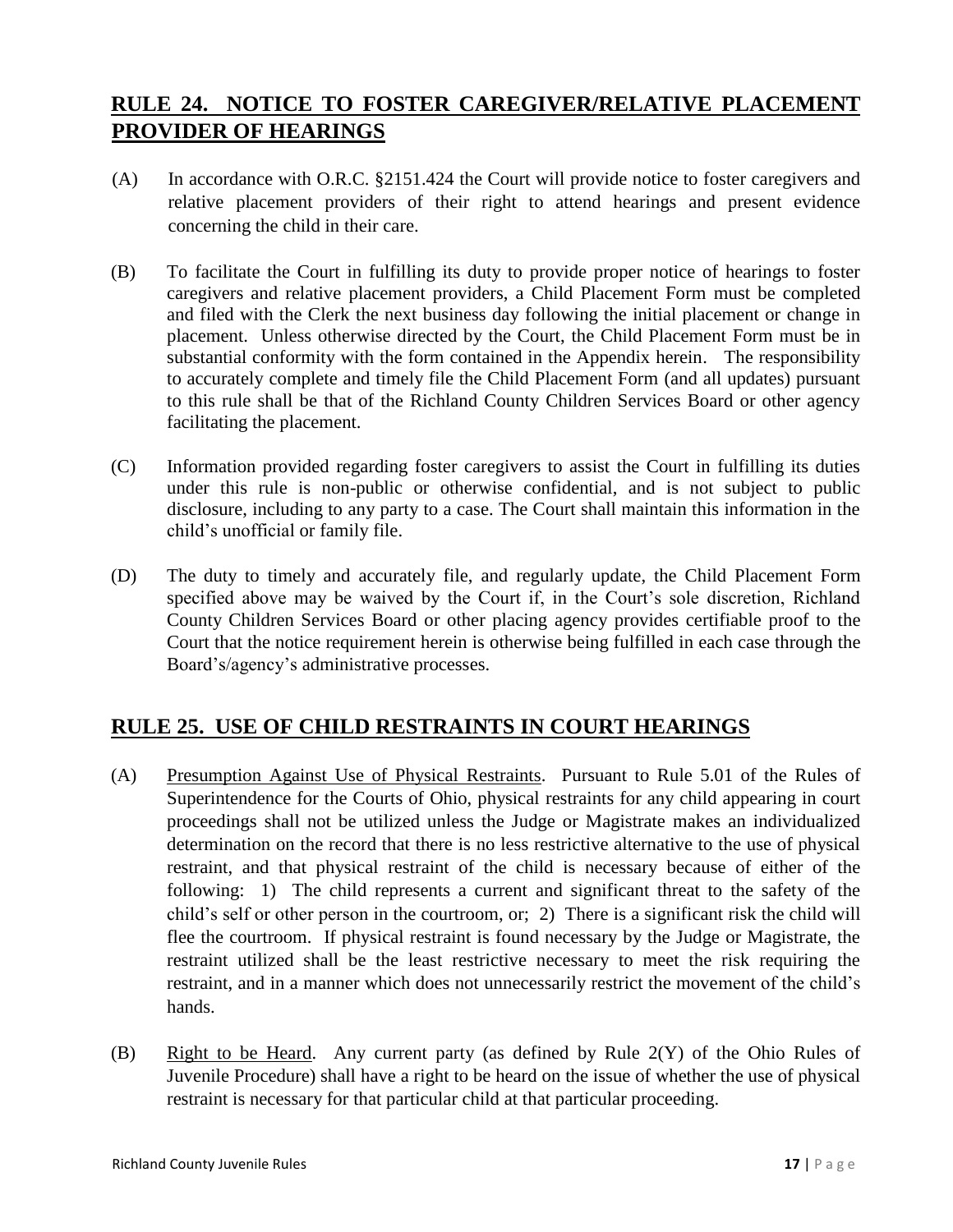- (C) Court Security Authorization Form. In order to assist the Court in its determination of whether and to what extent the use of physical restraints may be appropriate pursuant to this Rule, the Court shall utilize the "Court Security Determination" form contained in the Appendix herein, as may periodically be amended.
- (D) Inherent Court Authority Preserved. Notwithstanding the express provisions of this Rule 25, nothing in this Rule shall be construed or applied so as to infringe upon the inherent authority and duty of this Court to preserve or protect the safety of persons and to maintain order and decorum in all judicial proceedings.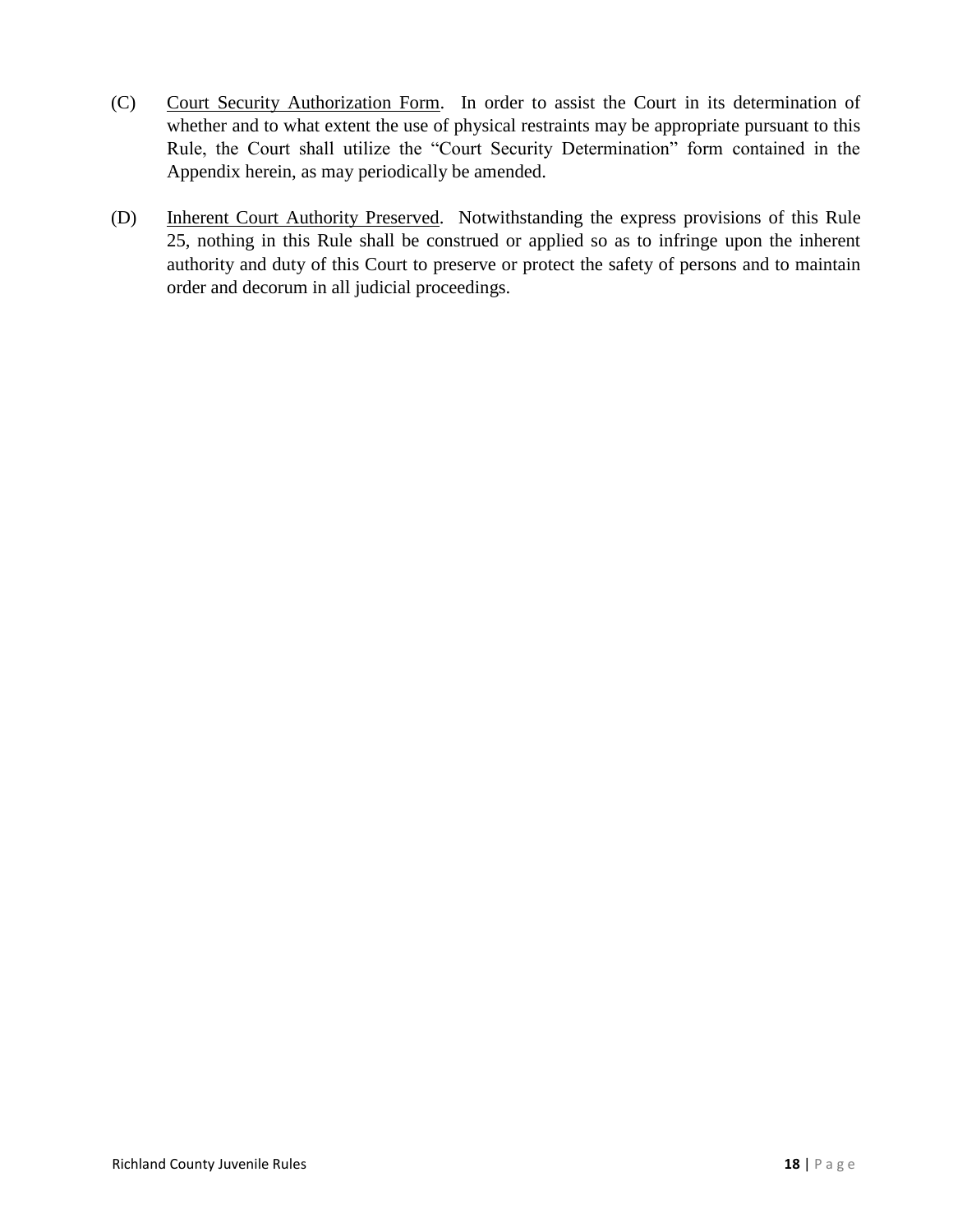### **IN THE COURT OF COMMON PLEAS OF RICHLAND COUNTY, OHIO JUVENILE DIVISION**

#### **W. STEVE MCKINLEY, JUDGE**

#### **CHILD PLACEMENT FORM**

#### **COURT PERSONNEL ONLY**

#### INFORMATION CONTAINED IN THIS FORM IS CONFIDENTIAL AND NOT TO BE MADE AVAILABLE TO ANY PARTY TO THE CASE OR THE PUBLIC

In re: \_\_\_\_\_\_\_\_\_\_\_\_\_\_\_\_\_\_\_\_\_\_\_\_\_\_\_\_\_\_\_\_\_\_\_\_\_\_\_\_\_\_\_\_\_\_\_\_\_\_\_\_\_\_\_\_\_\_\_\_\_\_\_

(Full Name)

| Case Number: | --<br>ж |  |
|--------------|---------|--|
|              |         |  |

Judge/Magistrate: \_\_\_\_\_\_\_\_\_\_\_\_\_\_\_\_\_\_\_\_\_\_\_\_\_\_\_\_\_\_\_\_\_\_\_\_\_\_\_\_\_\_\_\_\_\_\_\_\_\_\_\_\_

 $\Box$ The above captioned child has been placed with the **Foster Caregiver or Relative Caregiver** listed below, and this provider should be served with notice of all future hearings. Any previous Foster Caregiver or Relative Caregiver should no longer be provided with notice of future hearings. O.R.C. §2151.424(A).

- $\Box$ The above captioned child is no longer placed with a Foster Caregiver or Relative Caregiver and, therefore, any previous Foster Caregiver or Relative Caregiver should no longer be provided with notice of future hearings. O.R.C. §2151.424(A).
- $\Box$ The above captioned child is in the permanent custody of Richland County Children Services Board, and the person(s) named below are the **Prospective Adoptive Parent(s)** of said child in an **adoption proceeding currently filed and pending** pursuant to Chapter 3107 of the Ohio Revised Code. Notice of all future hearings shall be provided to said Prospective Adoptive Parent(s) named below. O.R.C. §2151.424(B).

| Placement Caregiver Name:                                                             |  |
|---------------------------------------------------------------------------------------|--|
| □ Foster Caregiver □ Relative Caregiver (Non-Parent) □ Prospective Adoptive Parent(s) |  |
|                                                                                       |  |
|                                                                                       |  |
|                                                                                       |  |
|                                                                                       |  |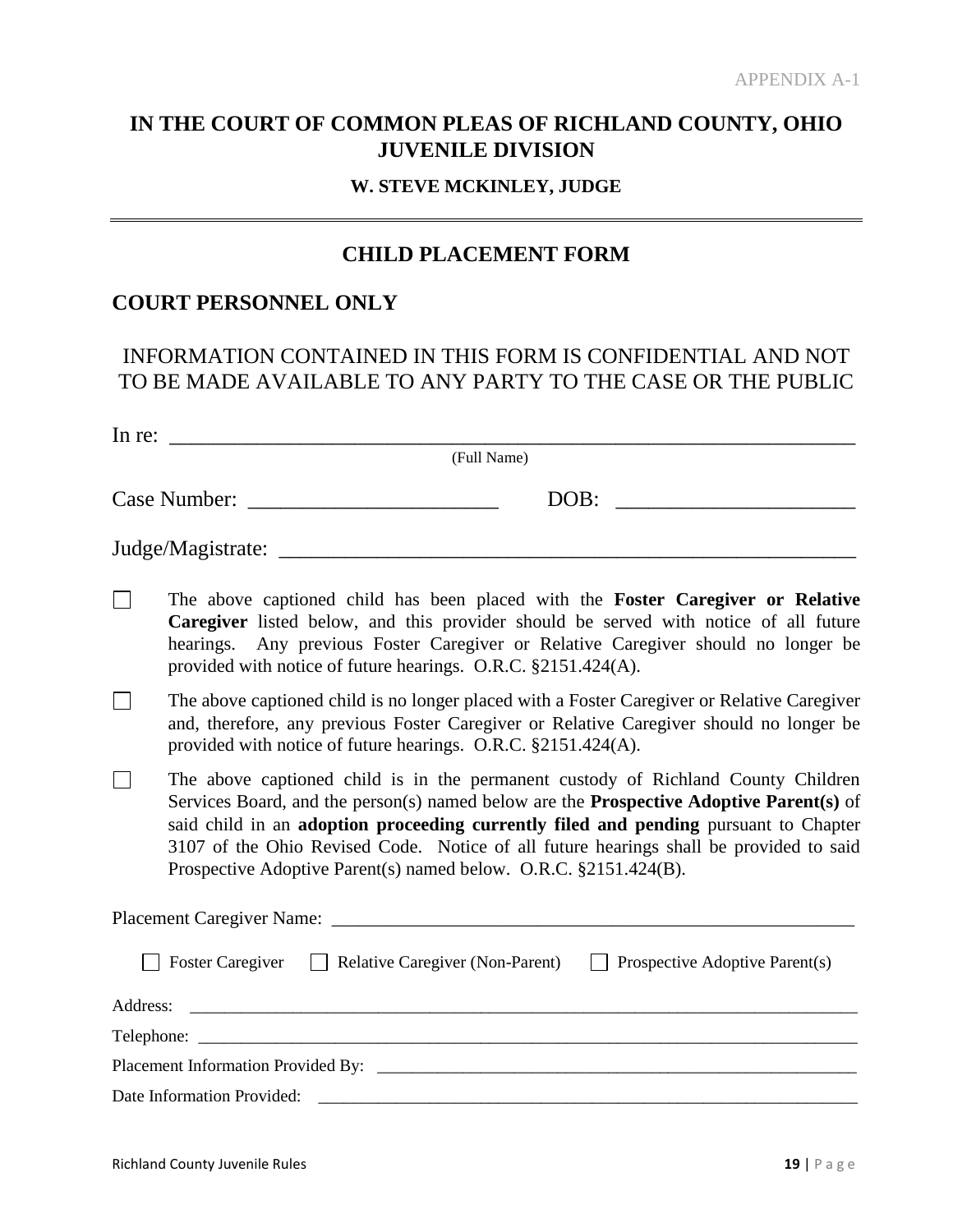# **RICHLAND COUNTY JUVENILE COURT INFORMATION SHEET**

#### **W. STEVE MCKINLEY, JUDGE**

Please complete the following information in any case where complete Social Security numbers, financial account numbers, debit/credit/charge card numbers, employer and/or employee identification numbers, or a child's full name, are to be omitted from court filings. Only the last four digits of the Social Security number should be placed on any filing when required. It should appear in the following format: XXX-XX-1234. Addresses and dates of birth may only be omitted on your filings if you present a valid protection order or proof under the Family Violence Act.

#### **REFERENCE LIST**

|    | <b>COMPLETE PERSONAL IDENTIFIER</b>                                                                                                     | <b>CORRESPONDING REFERENCE</b>                                                                                                             | <b>LOCATION</b>                                                                                                                 |
|----|-----------------------------------------------------------------------------------------------------------------------------------------|--------------------------------------------------------------------------------------------------------------------------------------------|---------------------------------------------------------------------------------------------------------------------------------|
|    | Use this column to list the personal identifiers that<br>have been redacted from the document that is to be<br>placed in the case file. | Use this column to list the reference or<br>abbreviation<br>that<br>will<br>refer<br>to the<br>corresponding complete personal identifier. | Use this column to identify the<br>document or documents where the<br>reference appears in place of the<br>personal identifier. |
| 1. |                                                                                                                                         |                                                                                                                                            |                                                                                                                                 |
| 2. |                                                                                                                                         |                                                                                                                                            |                                                                                                                                 |
| 3. |                                                                                                                                         |                                                                                                                                            |                                                                                                                                 |
| 4. |                                                                                                                                         |                                                                                                                                            |                                                                                                                                 |

Check if additional pages are attached

 **\_\_\_\_\_\_\_\_\_\_\_\_\_\_\_\_\_\_\_\_\_\_\_\_\_\_\_\_\_\_\_\_\_\_\_\_\_\_** Signature of Person Submitting Information

**\_\_\_\_\_\_\_\_\_\_\_\_\_\_\_\_\_\_\_\_\_\_\_\_\_\_\_\_\_\_\_\_\_\_\_\_\_\_**

**\_\_\_\_\_\_\_\_\_\_\_\_\_\_\_\_\_\_\_\_\_\_\_\_\_\_\_\_\_\_\_\_\_\_\_\_\_\_**

(Printed Name)

This is Page \_\_\_\_\_\_ of \_\_\_\_\_\_ Pages (Agency/Entity Represented, if any